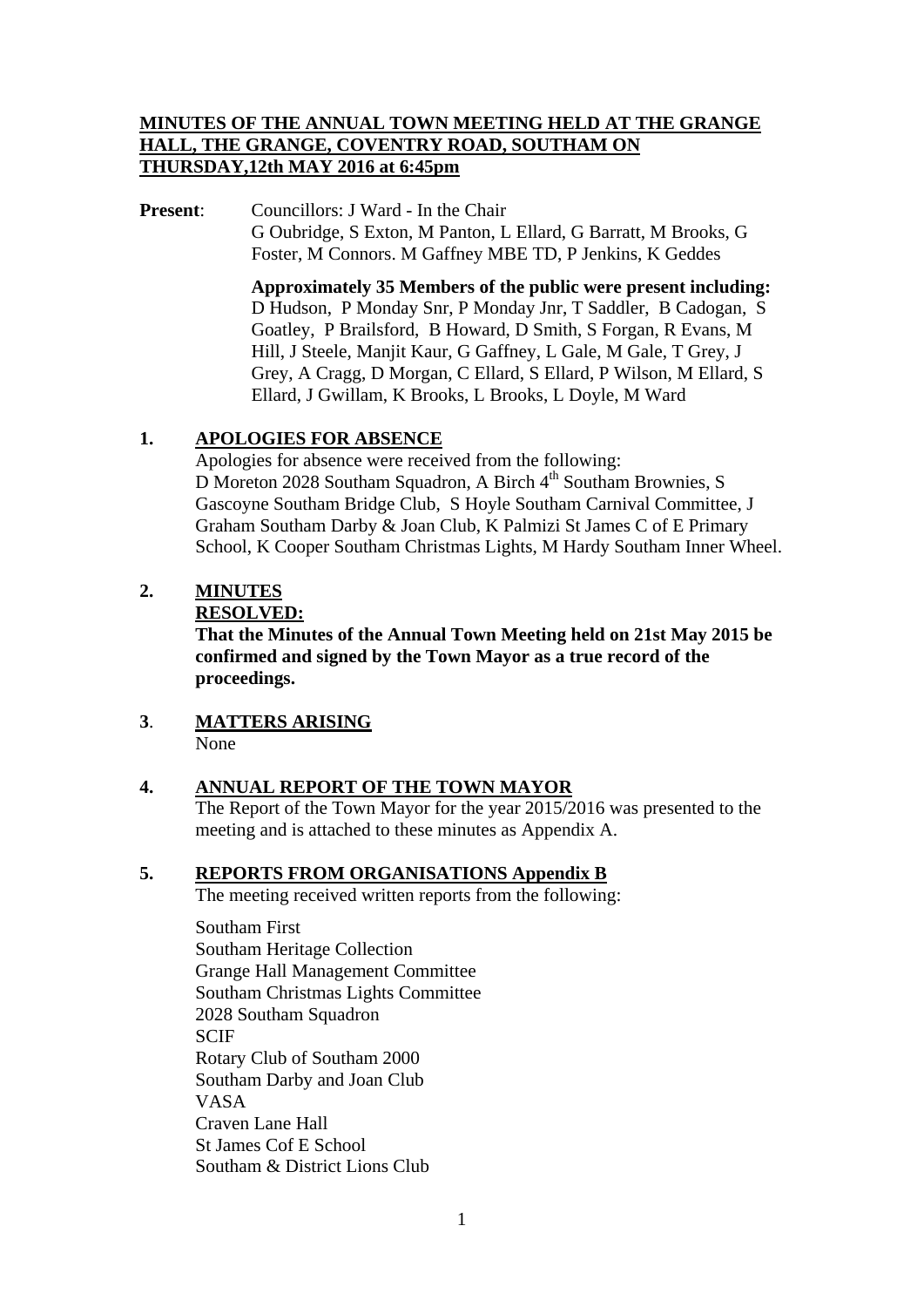Graham Adams Centre Fosse Food Bank Southam Southam Twinning Association Rotary Club of Southam

Verbal Reports Southam Mothers Union Southam Twinning Association Craven Lane Hall Management Committee The Parenting Project – Southam Childrens Centre Southam and District Lions Club Southam Heritage Collection Rotary Club of Southam Graham Adams Centre Southam First **SCIF** Southam Christmas Lights Association Fosse Food Bank – Southam Melody Makers VASA Southam Congregational Church Southam Womens Institute Southam in Bloom Southam 2000 Rotary Club

The Town Mayor thanked all those attending and submitting reports to the meeting. Those reports submitted in writing are attached to these minutes as Appendix B

#### 6. **ANY OTHER BUSINESS RAISED BY ELECTORS**

There being no other business the meeting closed at 7:45pm

Appendix A

Mayors Report 2015/2016

Being my second time as mayor, I was tempted to use my previous annual address so I didn't have to write a new one, but looking through it, a lot has changed in Southam in 2 years. My previous address spoke of a new library to be built and potential redevelopment of the town, this year we have seen the completion of both, and I have been very pleased to see the positive impact each has had to the town centre. Both myself and Michelle continue to be amazed by the generosity and commitment of the Southam people, giving their time, effort and passion to many great causes in and around the town.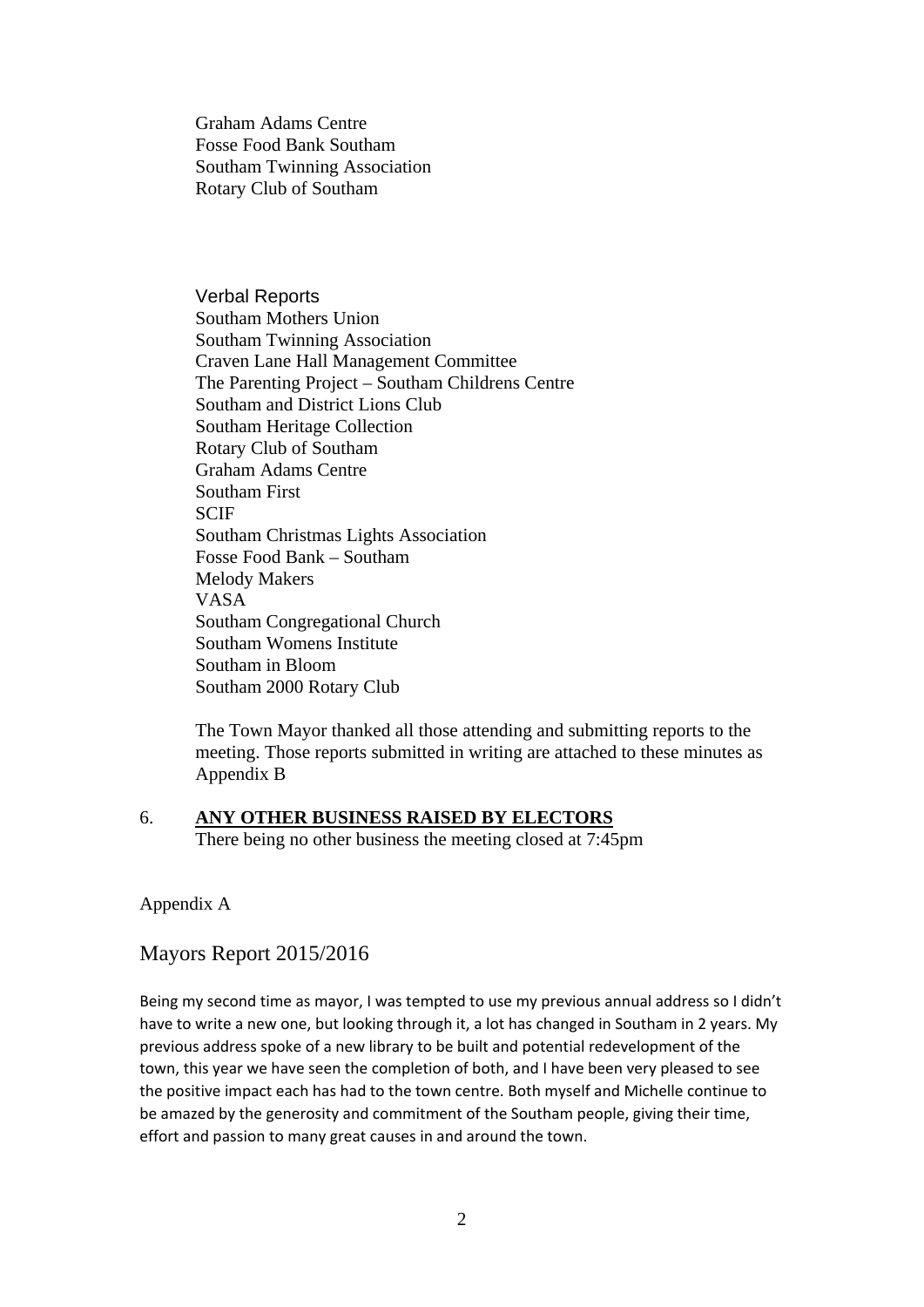My chosen charity this year is the MS Society, having supported this cause two years ago, I feel it is even more appropriate that we help beat this condition that can strike people of all ages any time. I am pleased to announce that a cheque for £600 will be presented to the charity.

With Southam growing all the time, it's important that all newcomers are welcomed in to the community with open arms and hopefully forge lifelong friendships, memories and contribute to this wonderful town of ours.

It is only left for me to offer my thanks to my fellow Councillors, my wife Michelle who has been at my side throughout my mayoral year and last but certainly not least the Office team of Debbie, Denise and Carole who work tirelessly to keep Southam ticking. Thanks to you all.

Jason Ward ‐ Retiring Mayor 2016

#### Appendix B



**ANNUAL TOWN MEETING 12th May 2016** 

The Southam First volunteers continue to make a very positive and successful contribution to Southam community life. A great deal of our work in the past twelve months has been focused on enhancing the tourism potential of the town with the establishment of a new website and visitor guide. In summary, our achievements since May last year have been:

#### **May/June 2015:**

Finalisation of the 2015 annual benchmarking statistics and surveys.

#### **August 2015:**

Facilitation of the annual Southam Flower & Produce Show, providing financial administration, insurance and resources. We are grateful for the financial support of Southam Town Council for this annual community event, and we look forward to assisting with this year's Show which will be held on September  $10<sup>th</sup>$  at the Grange Hall.

#### **September 2015:**

Successful launch of the new logo and website for the town: www.southam.co.uk which includes lots of information about the town and surrounding area, together with a Business Directory, a Community Directory and 'What's On' listing which is available for all businesses and community groups in the area to use. This project was funded by Warwickshire County Council and was facilitated by Stratford District Council.

#### **November 2015:**

Schools Cycling Survey produced and results distributed. This project was initiated to find out what facilities our local schools provide to help students cycle to school.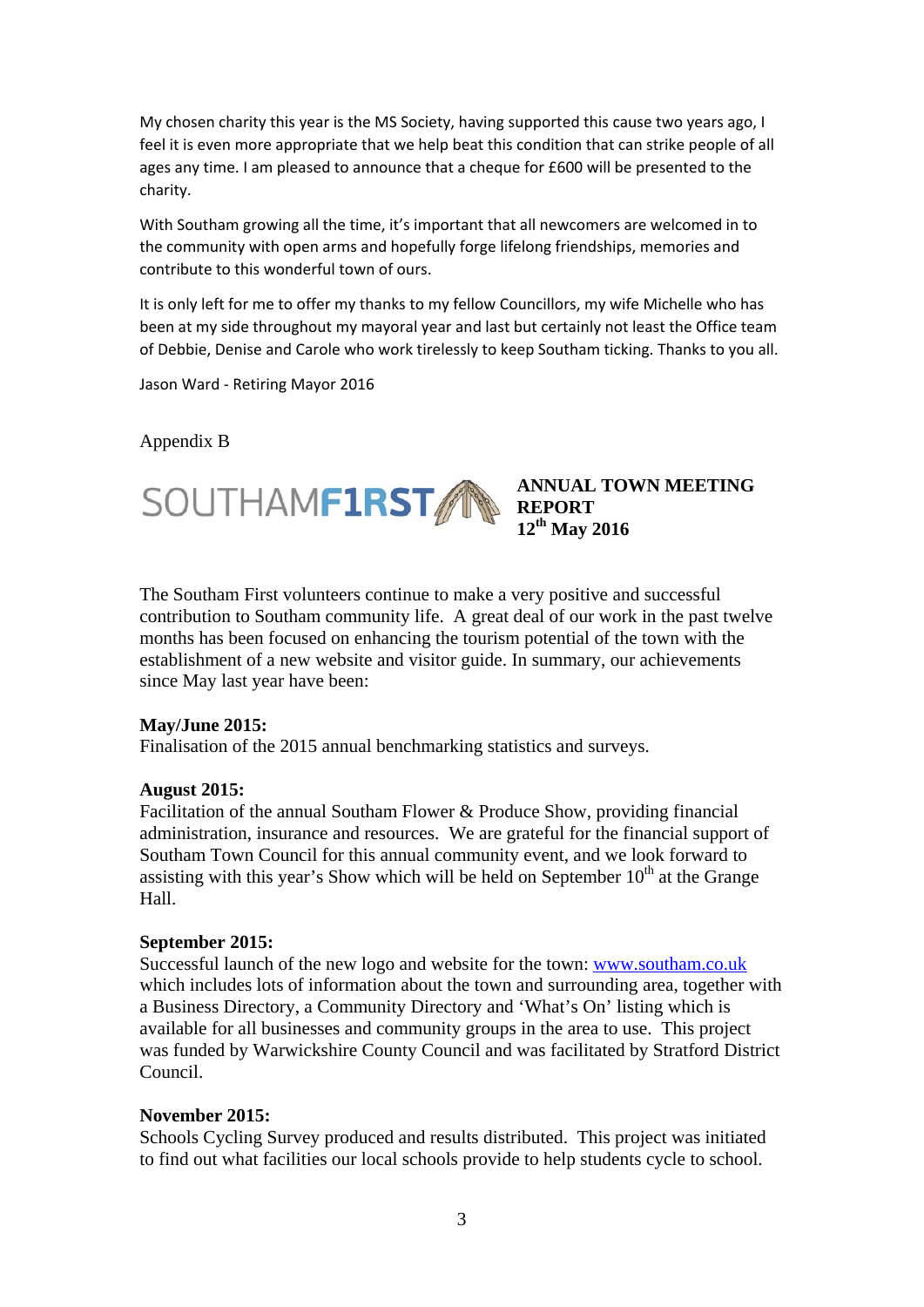The 2015 Annual Benchmarking Report and Executive Summary were produced and distributed. However, our application for funding for a 2016 survey was unsuccessful.

#### **December 2015:**

Assisting with the Christmas Lights Switch On event, providing storage for the lights, loan of gazebos, and provision of a Santa Grotto. Loan of Santa Grotto to Southam Children's Centre. Provision of wall-mounted Christmas Trees for 13 town centre businesses.

#### **January 2016:**

Official launch of the new 'Southam Area Visitor Guide' leaflet, and start of its distribution campaign via Take One Media to the wider tourism catchment area (hotels, B&Bs, visitor attractions and Tourist Information Centres in Warwickshire/West Midlands). The leaflet includes a map of the town centre and its facilities for visitors, and themed lists of things to see and do in and around the town.

#### **April 2016:**

Organisation and promotion of a highly successful French Street Market event on Sunday  $10^{th}$  April. Feedback from the public and the traders themselves was extremely positive and we hope to make this an annual town event.

We have recently renewed the lease on our asset store for a further 3 years. We will be holding our AGM in July when we hope to recruit new members to the team.

## **Southam Heritage Collection (Friends of the Cardall Collection)**

# **Annual Town Meeting Report – May 12th 2016**

2015/6 has been another great year for the Collection as it strives to promote awareness of the knowledge of Southam's proud past. Although discovering, preserving and collecting knowledge of the town's history is a valuable activity in its own right we at the Collection are also very much interested in using that knowledge for the benefit of the town from a business, tourist, educational and social perspective and 2015/16 has seen advances in all these areas. However, it has not been roses all the way through the year. Perhaps the biggest frustration has been the continuing delay in gaining any information on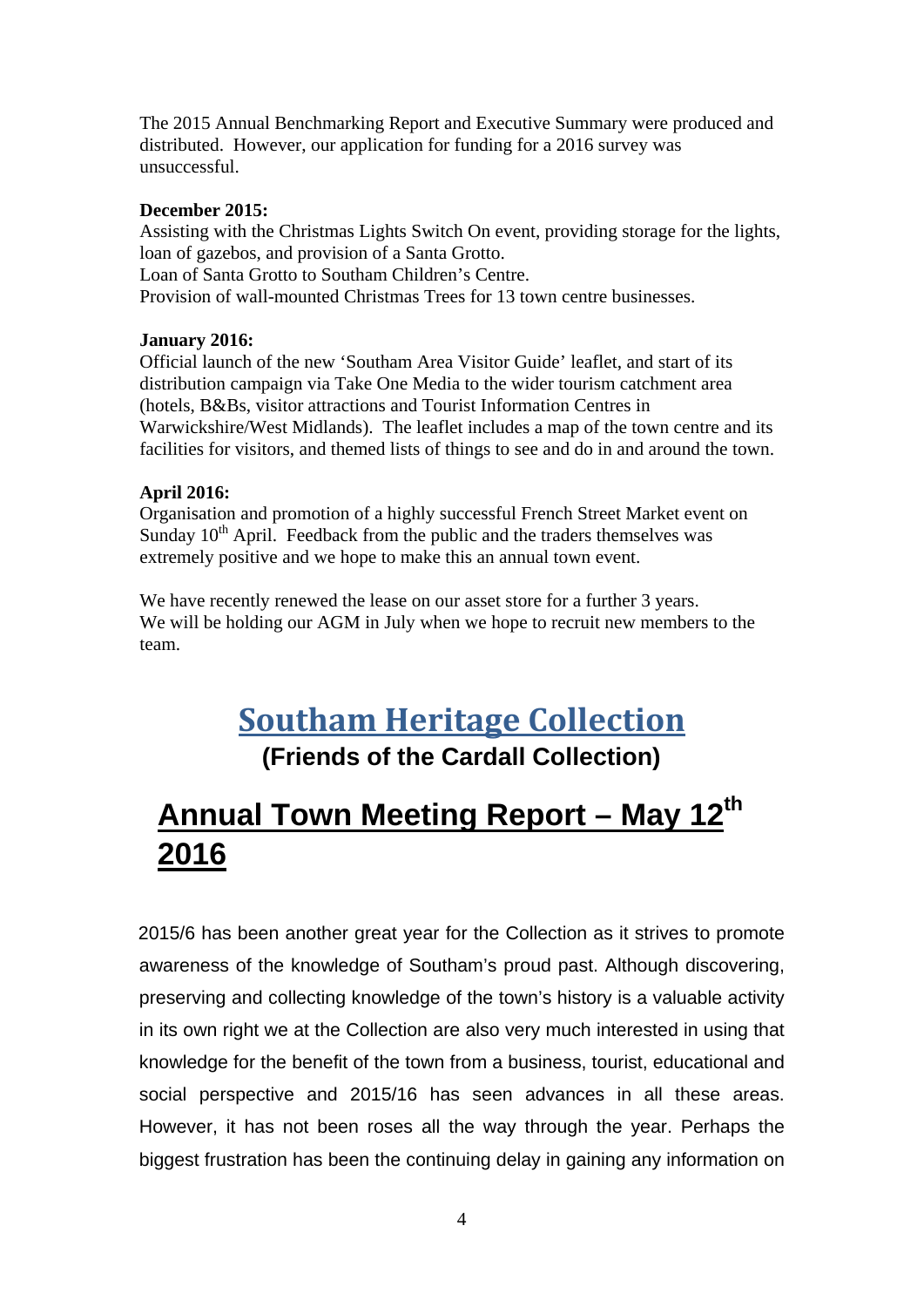whether it will be possible for the Collection to take advantage of the new Community space that should become available in Tithe Place. This delay has also meant the Collection has unfortunately incurred additional expense which is something we can ill-afford given that all our funding comes from individuals on an ad-hoc basis.

On a positive note however we have gone from strength to strength in the Vivian House basement, and in the first three months of this year we have doubled the number of visitors, compared with early 2015, attending our "Keep the Home Fires Burning" exhibition curated by Val Brodie, Chris Holding and Chris Jerome. They have done a fantastic job in welcoming and educating visitors as the numbers show and I am delighted to make this known. Earlier in 2015 we also had significant numbers of visitors who left many appreciative comments about our "Old Southam, Tithes and Taxes" exhibition, and a positive deluge of visitors on the day of the

French Market. In addition, the comments in our Visitor's Book show that many visitors come from out of town and make use of other facilities in Southam.

We will shortly be opening our second exhibition of 2016 to be called "Cementing

Relations in Southam" and focussing on the Cement Industry and its impact on

Southam and local villages. We have been fortunate in receiving generous financial and material support from both CEMEX and the Rugby Group Benevolent Fund to assist in creating this exhibition, for which we are very grateful. Interest in and demand for our exhibitions is steadily increasing.

Earlier this year Debbie Carro pointed the BBC in our direction when they were researching the Shakespeare Anniversary and this resulted in both a lot of work on our part, much new information being discovered and three live radio interviews on one day in April. These interviews and other material are available on our web site which now has an additional section focussing on Southam's History and indeed new contributors coming forward to offer their material for inclusion. We have also had a number of great donations to add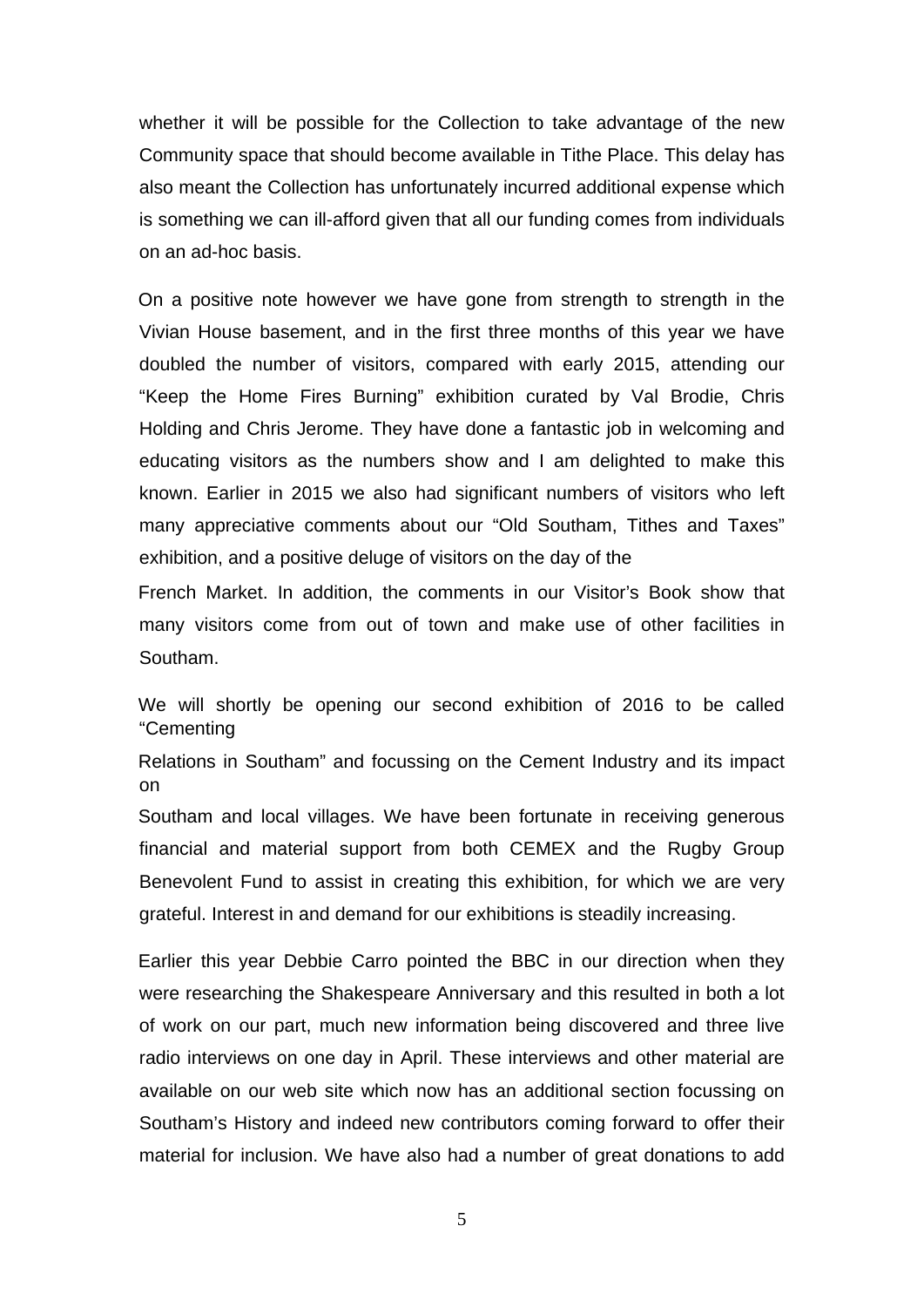to the Collection including a large number of deeds going back several hundred years for one of the oldest Inns in the town. Southam Town Council has provided valuable support to allow us to purchase museum standard display cases one of which is now installed and in daily use.

Our membership continues to grow. In addition, more people are coming forward both as part of Val Brodie and Chris Jerome's Centenary Archive work, and offering to work as volunteers or contributors of stories for our web site and monthly "Cardalls Corner" articles in the Southam Advertiser.

2016 is the  $10<sup>th</sup>$  anniversary year for the Collection and we are optimistic that our support will continue increasing and with it our ability to succeed in our objectives for promoting local history in the town.

Finally, I would like to mention that we are running our 200 Club again this year to help with fund raising and tickets are available from me this evening for £5 for 12 draws with a guaranteed £10 prize each month and substantially more for the November and May draws depending on the final number of tickets sold.

## **ANNUAL TOWN MEETING: Thursday 12 May 2016**

## **REPORT FROM GRANGE HALL MANAGEMENT COMMITTEE John Gwillam – Chairman**

It is with sadness that we have lost another of our Committee members; our Vice Chair, Mrs Pat Ferguson, lost her brave battle with cancer in March of this year, and she will be sorely missed by all who knew her.

The Grange Hall continues to be well used on a regular weekly basis throughout the year, with bookings into 2019! The past year saw 'peaks and troughs' with parties and presentation events, but this seems to be a continuing sign of the times. The good news is that they are increasing, and the diary continues to fill up. The Bar continues to provide additional much needed income for the Hall, and we always keep prices as competitive as possible. We are lucky to have a small but committed team of casual bar staff. We have also seen an increase in business meetings requiring refreshments/lunches.

Our concert programme continues, albeit much reduced. The Abba Tribute Evening is booked again for this year by popular demand, and we are hoping that they will again be successful. We have so enjoyed our Christmas with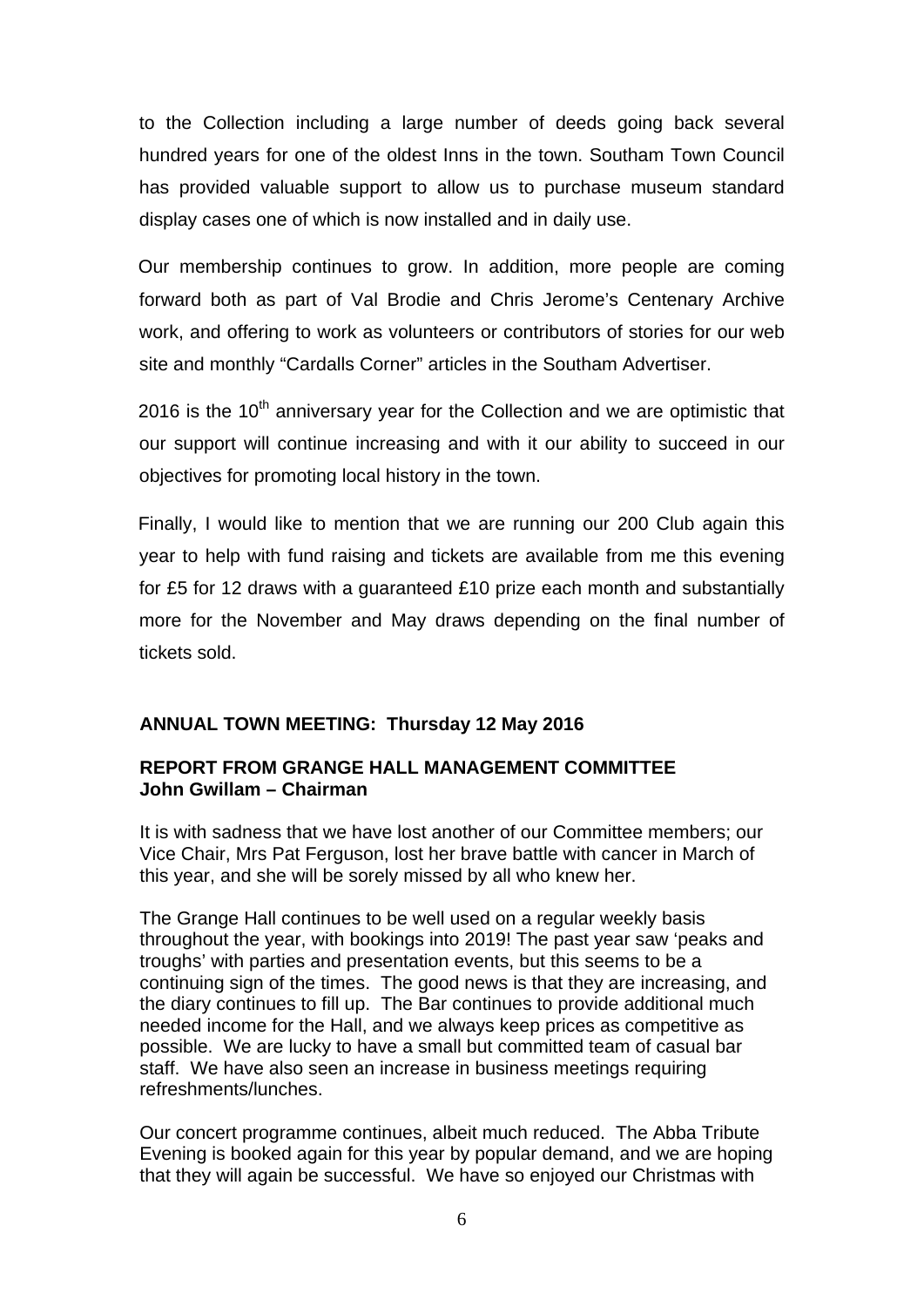Bob Brolly, MBE, the last three years, but are giving him a break this year (although we hope he will come back again in the not-too-distant future). We are in the process of arranging a Rock & Roll Christmas, so check out our website nearer the time! Our lack of spare funds means that it is difficult to take too many gambles and we have to be fairly certain that something will work.

Our accounts are with the Accountants, and we hope that the past year will show us just breaking even. Savings are almost impossible in a high maintenance building. Southam Town Council continue to be very supportive, and we are extremely grateful to them for the assistance they give. We also appreciate the Town Council and Stratford-on-Avon District Council continuing their capital investment in the hall. We were very fortunate to have been awarded two grants from Southam Town Council (September and February) and this has meant that we were able to repaint the Rear Room and also the Rear Entrance – a much needed and appreciated face-lift to both!

The committee continues to work hard, but it desperately **needs** some **new members** who have a little time to spare and, more importantly, have new ideas to share.

As always, I should like to thank Mrs Louise Neal (our Caretaker), Mrs Carole Gwillam (our Administrator) and the Management Committee members for their on-going support.

-o-o-O-o-o-

## CHRISTMAS LIGHTS

#### MAYOR AND COUNCILLORS

Thank you very much for your continued support with the grants for the Southam Lights Association, as you may or not be aware this event cost us E 10,000 per year to put on.

We also try to raise money by holding various events throughout the year such as Easter Egg raffle, a quiz evening, a meal and raffle at the Balti Hut, a table top at the Lions May Day Fete, and coffee mornings at the Craven Lane Welfare Hut. Also this year we are trying a couple of new events that are in the pipe line.

In the autumn we contact a lot of local businesses for sponsorships and are usually well supported but of course fund raising get more difficult every year.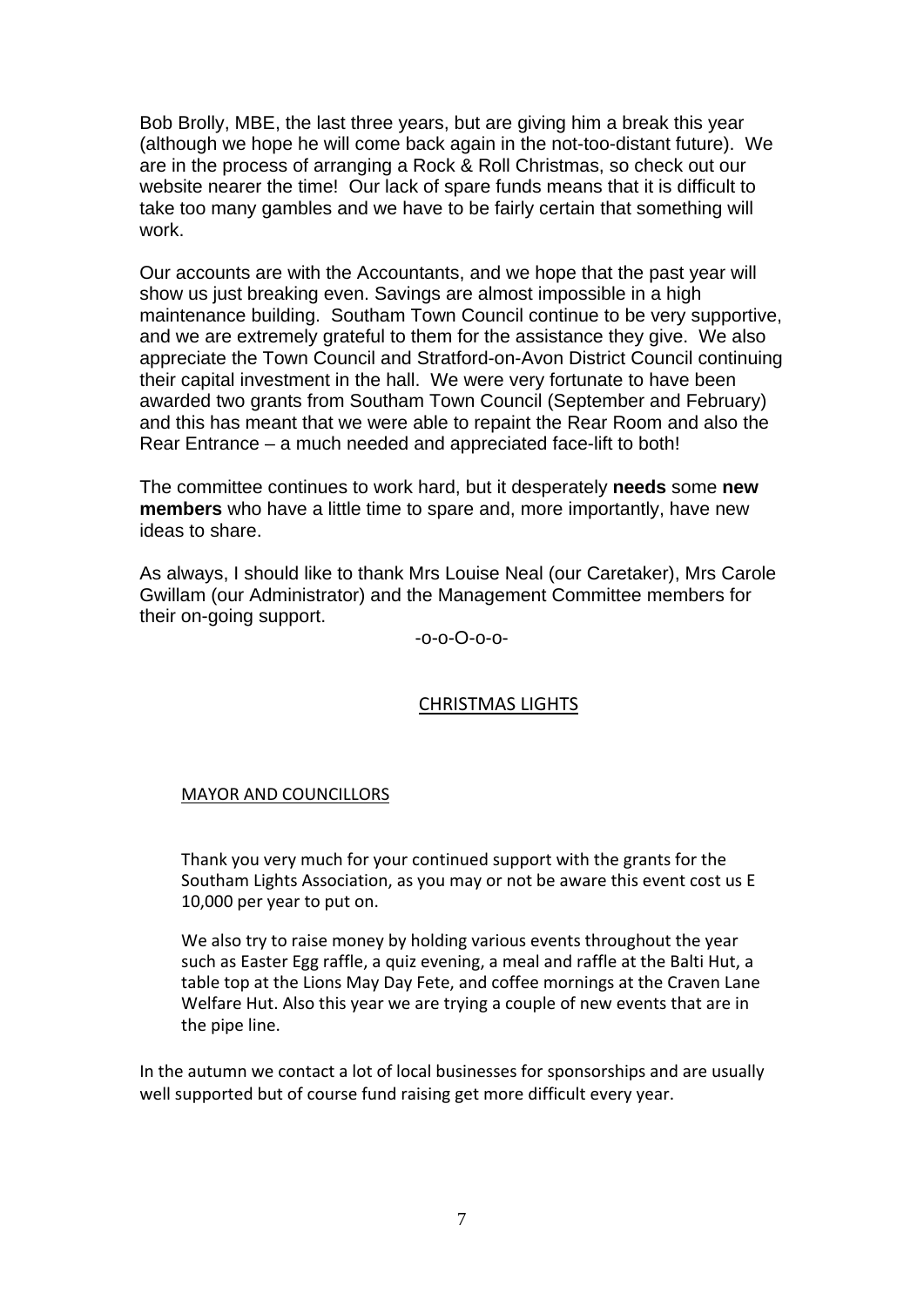



R(T) Air Training Corps<br>Millar House Millar House Tel No - 01926 815390<br>
Wattons Lane Tel No - 01926 815390<br>
F-mail – co@2028sqna **Warwickshire** CV47 0HX

2028 (Southam) Squadron Squadron Commander- Flight Lieutenant D.K.Moreton RAFV

E-mail –  $co@2028$ sqnatc.co.uk Southam Web Site – www.2028sqnatc.co.uk

#### **REPORT TO TOWN COUNCIL 26th April 2016**

Mayor

2028 Squadron Air Training Corps has been in Southam since 1942 and has always attracted young people from both Southam and its surrounding Villages. My Squadron is proud to offer these young people opportunities to Fly, Shoot, participate in adventurous activities, gain a BTEC and play a direct role in this community all of which we continue to do very successfully. During 2014 the Royal Air Force Air Cadets began taking young people from age 12 which will expand the opportunities to more young people.

We continue to develop and expand with more new recruits in the pipeline. This is on no small part due to the endeavours of our Senior Cadets who now hold regular assemblies to recruit for the Squadron, mostly at Southam College which continues to be our main source of Cadets. We have a fantastic relationship with the Headmaster Mr Samra.

We have maintained and developed our commitment to offer Cadets the opportunity to participate in the Duke of Edinburgh's Award Scheme and achieve two levels of BTEC in Aviation studies, equivalent to no less than 4 GCSE's currently.

**During 2015 we travelled to various locations, Wolvey, Wellesbourne, Rough Close and Derbyshire and the Forest of Dean for our Expeditions and rate highly in the Warwickshire and Birmingham Wing area for the most Duke of Edinburgh Awards gained including 9 Cadets gaining their Gold Awards.** 

**In 2015 we achieved 10 Bronze and 7 Silver D of E Awards as well as the Golds.** 

Air Cadets also get the opportunity to fly in both powered aircraft and in Gliders. In 201 Cadets from Southam flew in both aircraft throughout the year flying out of both RAF Cosford and from Little Rissington in Gloucestershire although for most of the year places were in short supply to issues with pilot's availability.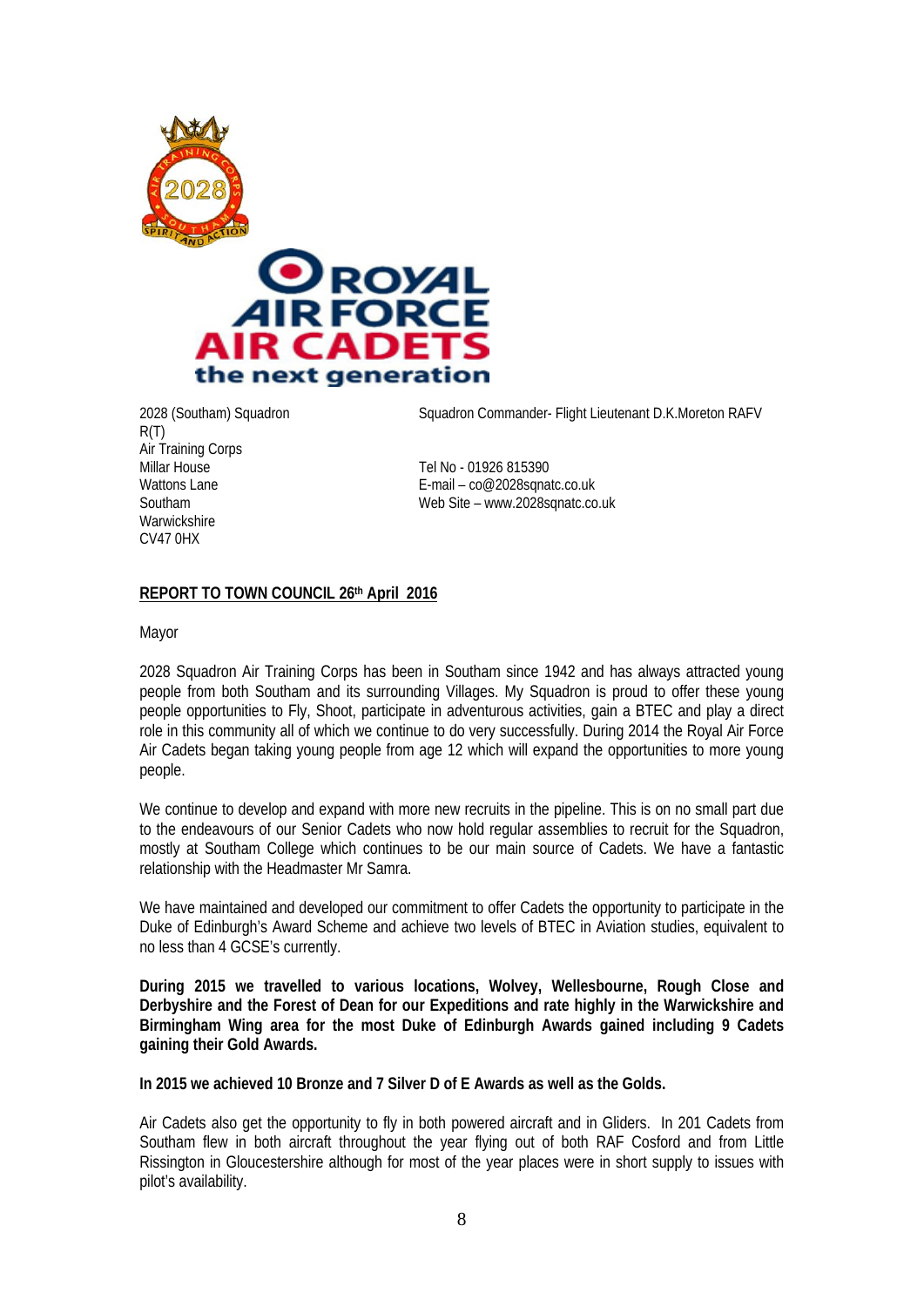Members will also know that in 2015 the Squadron was involved in collecting for the Annual British Legion Poppy Appeal and was proud to lead the Remembrance Day Parade once again last year, as every year with no less than 34 Cadets attending.

**In 2015 our Cadets helped at the Guide Dogs open day and also did a sponsored swim on behalf of Fisher House which is located at the Queen Elizabeth Hospital in Birmingham. The Squadron received a letter of thanks and a Certificate from HRH The Prince Harry and will in the next few months have the honour of going to Fisher House and meeting some of our injured Armed Forces Heroes and the staff who help with their rehabilitation.** 

During the year we continued to maintain the Holy Well on behalf of the Town Council and also took part in the Town Carnival and look forward to being involved again this year. Generally, we have been involved in many community activities too many to mention but where possible we will take part to maintain the blue footprint in Southam.

A number of my Cadets have attended Courses at RAF Cosford, both for promotion to Corporal and also senior development courses, all designed to ready them for leadership positions within the Squadron.

**Cadets from 2028 Squadron were able to spend Annual Camps at RAF Waddington, RAF High Wycombe, Southwick Park, Lossiemouth, Bristol and Nesscliffe plus a week at HMS Bristol. We also had Cadets go to Gibraltar and Cyprus!** 

**Our Senior Cadet was appointed as Lord Lieutenant's Cadet for the Air Cadets in Warwickshire and members will like to know that 2028 Squadron now has the Lord Lieutenant's Cadet for a second year in 2015. We also had the first ever Cadet at Southam achieve a Junior Leaders Qualification which took no less than 9 months hard work for him to get his Maroon lanyard.** 

**The Cadets have taken part in Swimming, Cross Country, Athletics, Rugby, Soccer, Hockey and netball, representing the Squadron.** 

**2028 Squadron was also presented with a Trophy as the Best Squadron in the Warwickshire and Birmingham area, a great achievement.** 

I would also like to mention our Civilian Committee ably chaired by Councillor Mike Gaffney, who worked very hard throughout 2015, raising money to increase the amount of equipment we need to allow Cadets to take part in D of E, take exams and so decrease the need for parents to buy expensive kit. The biggest item by far was the purchase of our very own 'Recruiting Gazeebo' which will make its first appearance at the Town Carnival in May.

So Chair I am pleased to say that 2028 Southam Squadron is very active and successful and continues to play an important role in the Town. We are respected throughout our Wing as a strong and proactive ATC Squadron with my Senior Cadets seen as a role model to other Senior Cadets in Warwickshire and Birmingham Wing. 2016 is also producing amazing opportunities for our cadets including taking part in a prestigious weekend at RAF Cranwell in August to celebrate 75 years since the Air Cadets were formed. They will be accompanied by Flt Lt Moreton and Flying Officer Thorns from 2028 who will be in charge of the Cadets from all over the Wing.

Finally may I say that the Royal Air Force Air Cadets in Southam has always been there for any young person from Year 8 to 17 years of age and offers some very challenging but rewarding opportunities to achieve both academically and physically which will look good on any future CV or simply help them to become better members of our community. .

I commend the report to the Annual General Meeting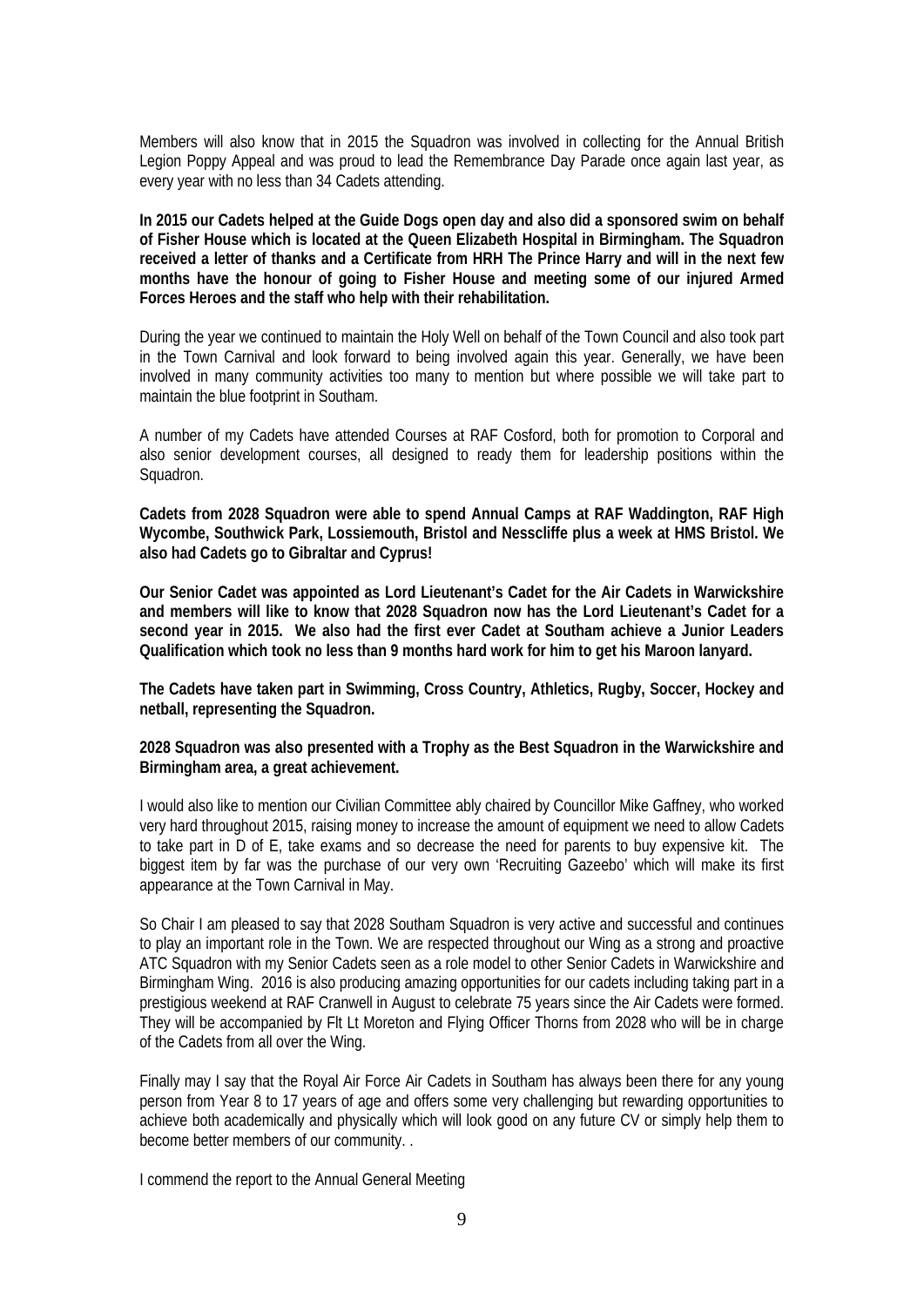SK Ford

Daryll Moreton Flight Lieutenant RAF VR(T) Officer Commanding

Web Site - www.2028sqnatc.co.uk Face Book Site – 2028(Southam Squadron) Air Training Corps

# **Southam Civic Ideas Forum**

Chairman's report for 2015-16.

SCIF is a group of dedicated local people who are concerned about our environment and are happy to work with Southam Town Council and other agencies for the benefit of the community. All members make a contribution and it is my pleasure to thank everyone for the efforts that they make. In all we have held 9 meetings all of which are open to the public and anyone can attend and all have been interesting and productive.

We continue to meet at Craven Lane hall at 10am for our meetings which now take place every other month. We hold daytime meetings to allow WCC Highways officers, on a quarterly basis, to attend to discuss road, footpath and associated works that have come to our attention. The result of these meetings has lead to a better than average condition of our roads and footpaths. We have also held evening meetings, including our AGM, at the Southam Sports and Social Club to encourage those that are not available during the day.

Our main project is the repair and replacement of the Church Gates and we continue to make progress with fund raising. We now have letters of offers to contribute from Southam Town council of £2000, a local company has offered £5000, a local family has offered £3000, we have £1300 of the Cemex grant remaining and we have had two cheques for £100 from local people and another promise of £500, which gives us a total of £12,000 towards the amount we need for the project of £35000 plus.

We have updated both the Town Trail and The Holy Well Trail leaflets and are currently negotiating for some finance to have them reprinted thanks to the efforts of Jenny Frith, Pam McConnel and Lesley Smith. Southam First has produced the new Southam Visitor Guide and Pam McConnel is to be congratulated on that.

We continue to monitor the progress on the Sponsored Roundabouts trial which is being dealt with by the WCC. Members took part in the Bench Marking Survey that is run by the Southam First Group.

During the year we saw the completion of the town centre project and the opening of the new library within the new Tithe Place development. We now have new planters and safer access to bus stops on Market Hill. Wood Street has been pedestrianised and the town centre footways have been improved, whilst modifications to the bus stop in Coventry Street have been made to overcome the bus parking problems there. It is gratifying to see that some of the ideas put forward by members of SCIF during the debate on the Town Centre Redevelopment are reflected in its final outcome.

We continue to maintain the Willow Walk and can report that for the first time we have all trees actually growing. The Holy Well path has been sprayed by Jason Ward to keep the weeds from encroaching which helps to maintain it. Members have replaced and realigned the directional signs. Representations were made to BT about the condition of the Telephone exchange grounds which resulted in an improvement. Members were also asked to carry out various audits of facilities in and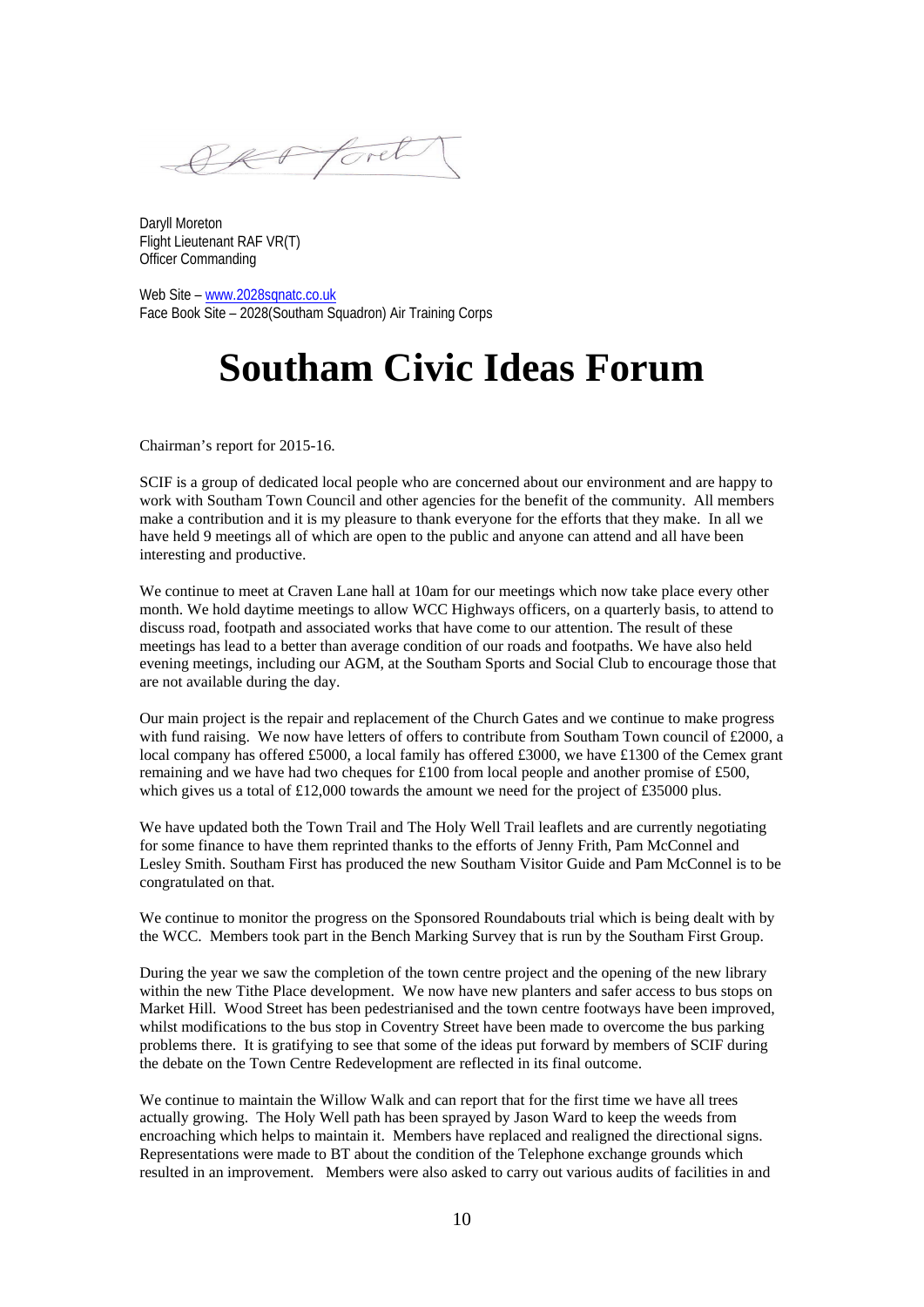around the town including a Sign Audit which was passed to the WCC for their reference.

In general SCIF has had a year of satisfactory progress and all members can be proud of that.

## **Report from the Rotary Club of Southam 2000**

Southam 2000 Rotary Club is now in its 22nd year. It's not 2000 from the year we were founded, as many people believe, but 20.00 hours, the time we meet! The Club has enjoyed another good year of service, fellowship, international connections and fund raising. We have this year donated a little under £9000 to support our local community and international projects.

In the local community our main activities are to organise an annual holiday for senior citizens in Blackpool, to support the activities of Southam College, to help organise and support the Southam Carnival, assist in making the Fosse Food Bank collections at Southam Tesco store, provide assistance with transport for some members of Southam Vision Support and participate in the Southam Business Breakfast Club.

Internationally this year we have financed a major refurbishment of a secondary school in Malawi, continued to support the education of a young man in India and, in conjunction with other clubs, financed the provision of solar lighting for the children's hospital at Bo in Sierra Leone and also a major literacy project in Guatemala. The Club has wholeheartedly supported the Rotary International initiative to eradicate polio. The most up-to-date figure shows that there have been only 12 cases in the world this year - we are nearly there!

Our major fund raisers are a Burns Night meal which this year attracted nearly 100 diners, our annual "Run for Rotary", a 10 km run around Draycote Water, organised in conjunction with the Rugby Dunsmore Rotary Club and held in September, the "2 Castles Run" organised by the Kenilworth Rotary Club, and "tin shakes" for a range of charities including MacMillan Cancer Support.

Rotary runs a number of national competitions for young people. Southam 2000 is fully involved with the local rounds of "Rotary Youth Speaks" - a public speaking competition, "Rotary Young Photographer" and "Rotary Young Chef", with the winners going forward to the area or district level competitions.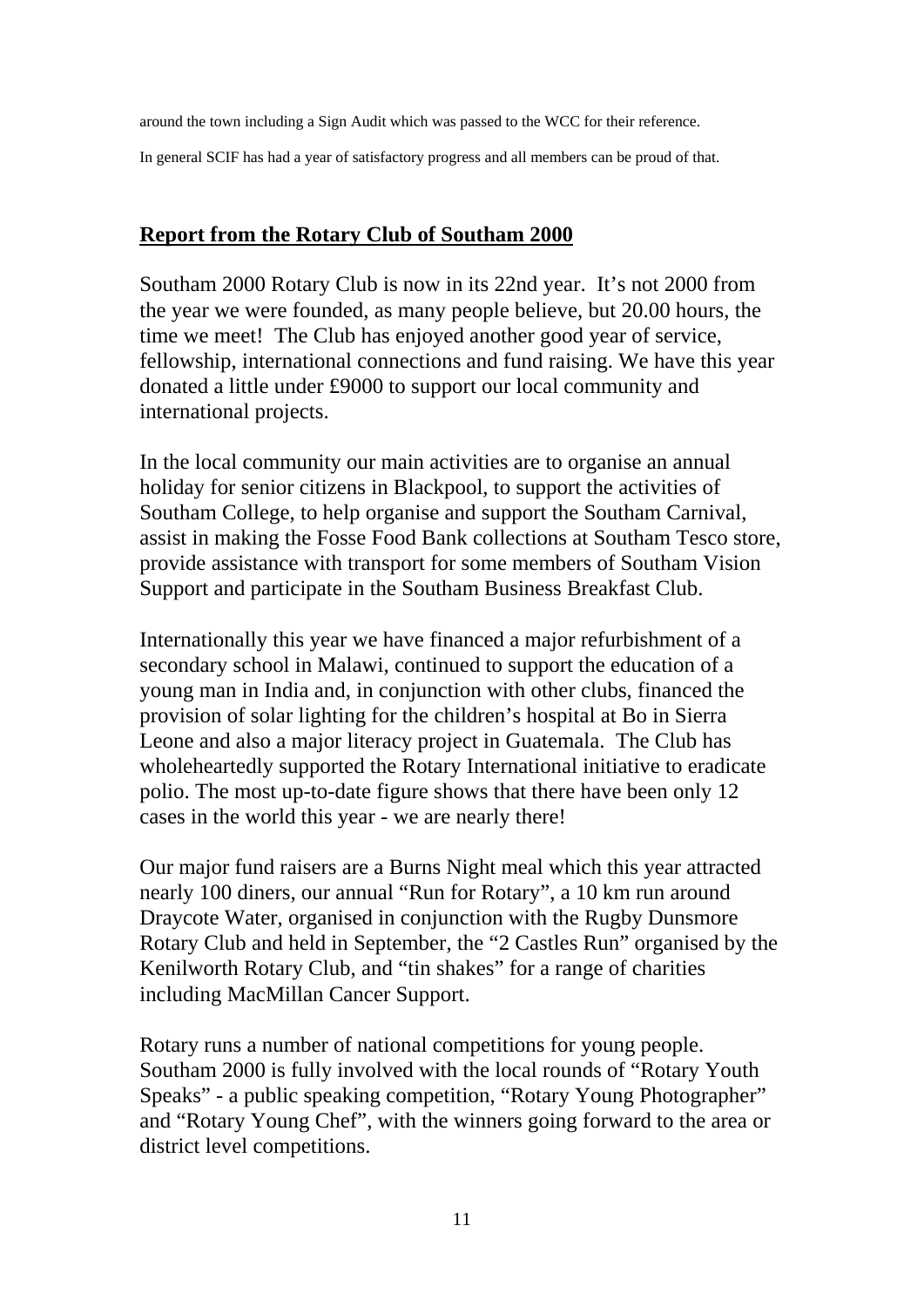On the lighter side, the Southam 2000 quiz team have, over a number of years, often won the Area round of our District quiz. This year they won the Area competition and then went on to win the District Cup, a competition in which almost all of the 62 Rotary Clubs in our District take part.

Robin Cooter, President of the Rotary Club of Southam 2000.

## **SOUTHAM DARBY AND JOAN CLUB**

## **SOUTHAM TOWN MEETING 12TH MAY 2016 – 6.45pm**

Southam Darby and Joan Club meets at Wattons Lodge, Park Lane, Southam on the first Friday of the month from 2pm to 4.30pm

We now have a membership of 50 which includes the helpers. We seem to lose a few members each year due to their age, but we regain new ones as well. This now includes 3 gentlemen for which we are very pleased.

We had a varied programme this year including interesting Speakers, Musical Entertainers, Exercises, Strawberry Teas and outings which include lunches. We also have our very popular Bingo at most meetings which they do enjoy.

We collect for two charities, Myton Hospice and the RNLA which we alternate each month.

We had a Tombola Stall at the Lions Fete and also at the Carnival, and we also have a Raffle each month. All these help with funds. Members pay £1 per meeting which includes tea and cakes made by our Committee.

We are always pleased to welcome new members to our Club where they can meet old and new friends in a happy and fun loving environment.

Transport can also be arranged by contacting Jacky Graham on 813652 or Ann Jakeway on 814294

#### SOUTHAM TOWN COUNCIL

#### ANNUAL TOWN MEETING REPORT

1) A full report on all VASA activities over the last year will be sent (shortly) to the Town Council.

We'd like to thank the Council for their support, notably for Southam's Volunteer Driving Office, and hope that this can continue in the future. It is an invaluable service for Southam residents and for all the villages in the surrounds – and use continues to grow.

We would also very much like to thank all the volunteers in Southam; those who are part of the Volunteer Drivers Scheme and all of those who are part of the Town's community groups. It has been a pleasure (for myself) working with you over the past few months.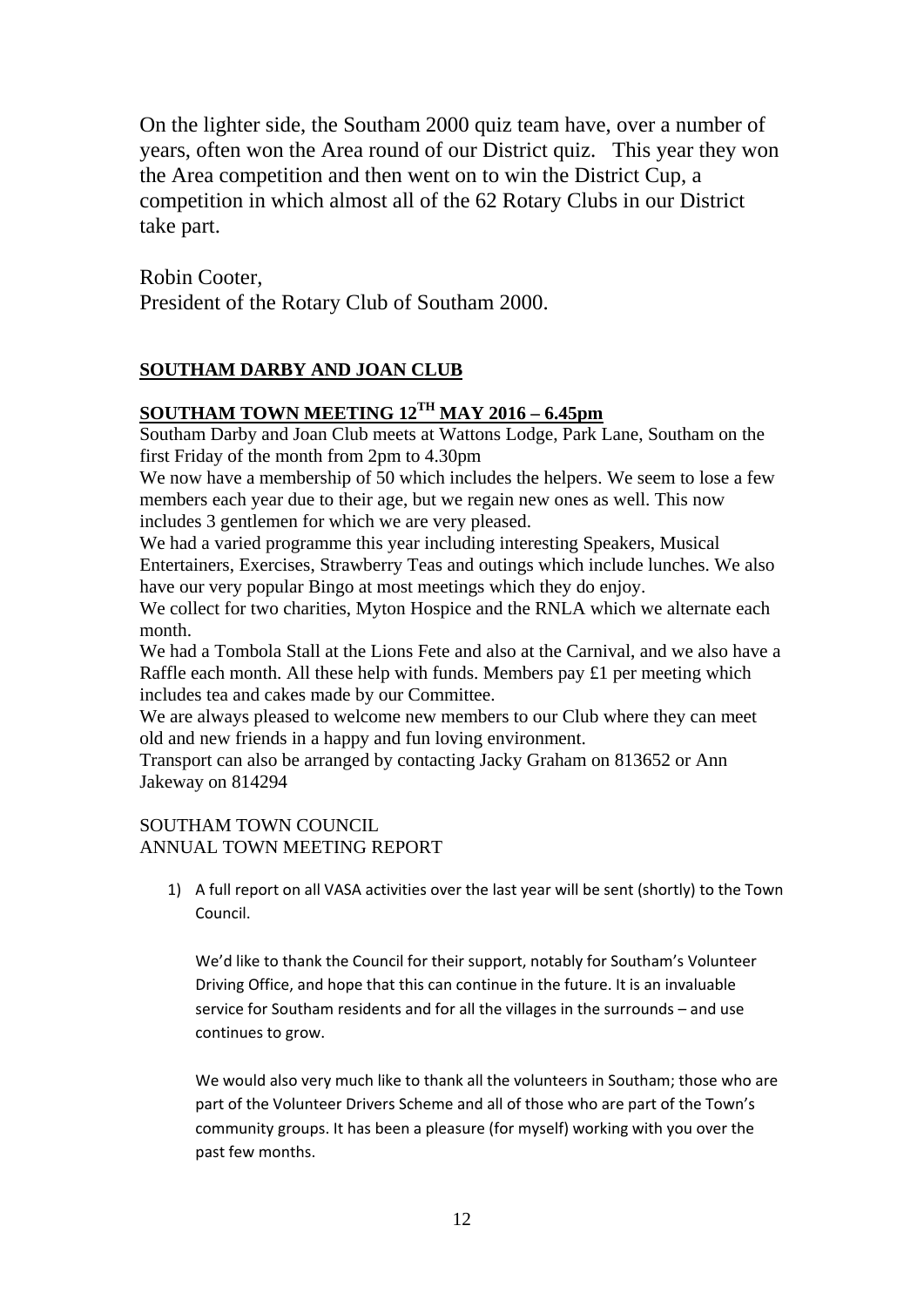2) We are part of a group now looking at volunteer driving for Social activities and use, something which has been very successful in nearby regions. Our present funding is specifically for medical transport work, includes a developing relationship with the Ambulance service, and we work closely with our present funders to develop this. If social volunteer driving is to happen we will have to find new funding support.

Whatever happens though, we do need more volunteer drivers just to support the present scheme. This is because of natural T/O and of increased demand so please, if you know of anyone who could join a wonderful group of volunteers, please let us know.

3) There will be a change to Volunteer Centre Services from July  $1<sup>st</sup>$ . Warwickshire CAVA have been awarded a contract for countywide support, from WCC. VASA have been supporting the towns and the rural community of the whole of the District for many many years, and we will continue to do so.

If you need our help, please ring or e-mail and we will be there for you. If you have any particular need or ideas for the type of support you really could do with, please see me after this meeting or contact me on 01789 298 102. What can we do to help?

David Morgan Funding & Development Officer – VASA – 01789 298 102 david.morgan@vasa.org.uk

## Report for Craven Lane Hall

The Welfare Hut was designed as a First World War billet in Belgium. In 1919 it was brought to Southam, paid for by monies raised at £1.00 subscription from the people of Southam.

It's original use in the town was as a meeting place by WW1 Old Comrades, then used by Southam branch of the British Legion, after that was known as the 'Welfare Hut; where babies from Southam and the surrounding area were weighed and seen by medical staff, also used for weddings and other social events.

A hard working group of people have been organising the day to day running of the hall, it is in continual use by individuals, groups, small starter businesses, social events, children's parties, the most regular of these being the Tuesday Mini Market it has been the main stay for many years, the hall has been in continual use for nearly 100 years.

In 2008 as there was only one Trustee HSBC Bank ‐ the Charities Commission recommend it be sold, it was going for auction and an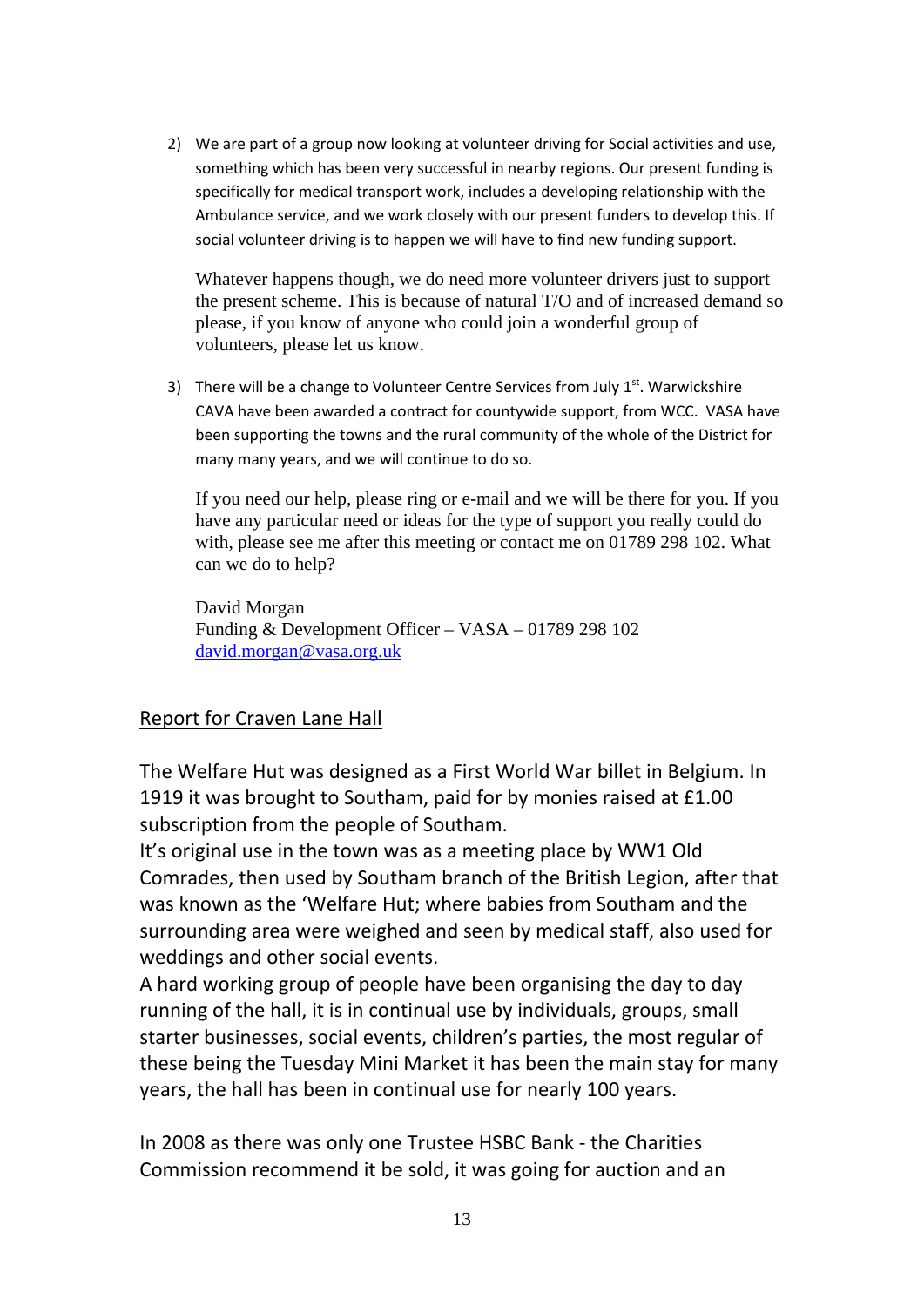

anonymous donor came forward with a donation of £100,000.oo to purchase the building with the remit that it be saved and donated to Heart of England Community Foundation as it is a historical WW1 building the only one that has survived and when

refurbished would be of educational value, also benefit the people in Southam and surrounding villages, attracting many interested visitors to Southam

Heart of England were successful in applying for and getting a very generous grant from Heritage Lottery to completely refurbish the building and bring it up the modern day standards. In 2007 a group of people volunteered as a 'Management' committee, to manage the day to day running of the hall, also at times included personnel from HECF.

Planning was going well, when unfortunately it had to be delayed owing to a

boundary wall dispute, which has lasted18 months and cost a sum of the money to settle. This delay has meant extra cost, as professional and materials prices have risen above the grant from Heritage Lottery.

At this present time additional funds are being raised by Heart of England Community Foundation to hopefully make up this shortfall.

JIM STEELE‐ Chairman Craven Lane Hall Management Committee

 **St. James'** 

## **C.E. (VA) Primary School**

Tollgate Road Southam **Warwickshire**  CV47 1EE **Telephone: 01926 812127 Fax: 01926 815438** 

**Executive Headteacher**: Mrs Phyllis King **Head of School:** Mrs Kathy Palmizi

14 April 2016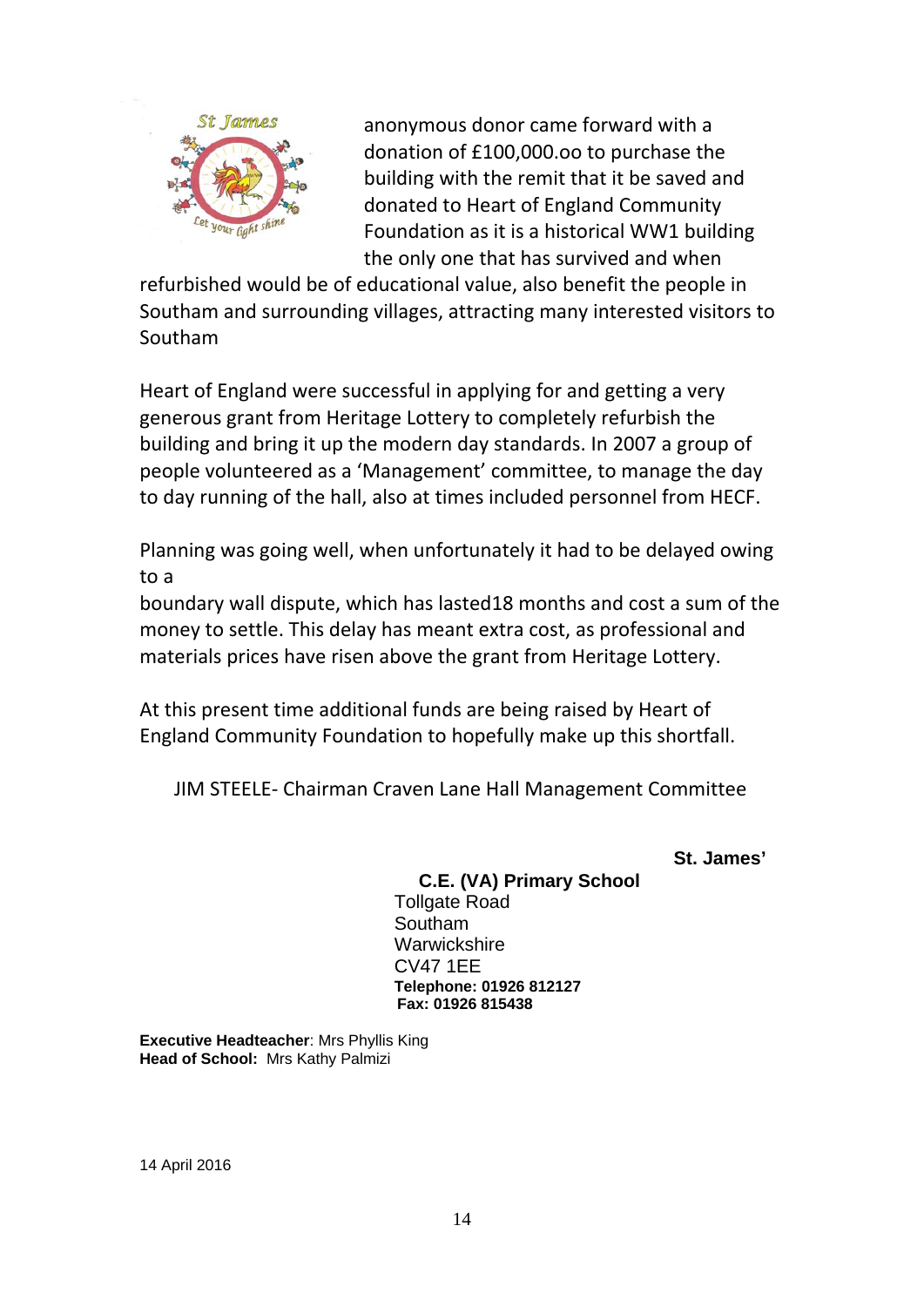Dear Mrs. Carro

#### **Annual Town Meeting and Mayor Making**

Thank you for your invitation to this event. I apologise that I am not able to attend due to prior commitments but I am able to provide you with a report about our school as follows:

This has been a very busy year for Southam, St. James C.E. Primary school. In July, we said goodbye to Mrs. Wankling following her retirement. The event was marked by a lovely church service followed by afternoon tea. Mrs. Wankling still pops in to school occasionally so we are able to keep up to date with all her news.

In September, the school entered a formal collaboration with Long Itchington C.E. Primary School. We now have an Executive Headteacher, Mrs. Phyllis King, who oversees the strategic direction of both schools and I became Head of School at St. James with responsibility for teaching and learning and the day-to-day running of the school. This arrangement is working very well and we have received positive feedback from our children and parents. Being part of the collaboration means that we are able to share costs. This has enabled us to provide exciting opportunities for the children such as a 'Robot Day' and a 'POP UK' concert. Children from Years 3 and 4 in both schools joined together to prepare for this concert and the event was held at Southam, St. James Church for parents and relatives from both schools. It was lovely to see the children making new friends and their performance was outstanding.

We have also contributed to our local community by singing at the switch-on of Southam lights, making Christmas cards for the residents of Galanos House and making Easter Gardens for St. James Church, Southam and All Saints Church Ladbroke.

We now have a new logo for the school, designed by one of the children, and our school council were involved in selecting a new school motto. The children often refer to this motto, 'Let Your Light Shine', when they are talking about their learning.

We believe that St James provides an excellent education for its pupils, but we are always looking for ways to improve the teaching and learning in our school. This year we have been focusing on improving progress and attainment in mathematics. Teachers and Teaching Assistants have enjoyed working with a maths specialist and it has been fascinating to see many of the ideas from this training incorporated into lessons.

We work closely with other schools from our local area, including Southam College. At a time of great change for schools with the introduction of a new National Curriculum and assessment arrangements, as well as the academies agenda, it is important that we share good practice and keep up to date with local and national initiatives. Our older children benefit from regular visits to Southam College to take part in transition lessons and this year, our most able readers have met regularly with a teacher from Southam College to support them with reading and understanding more challenging texts. This is a wonderful opportunity for the children to meet others who share similar interests and they are enjoying being challenged in this way.

Our sporting achievements include winning a local netball tournament, taking part in cross country races and participating in football tournaments and athletics events. The children also have opportunities to experience residential visits. Year 5 go to the Frontier Centre in Northamptonshire to take part in outdoor and adventurous activities such as kayaking and abseiling. Year 6 spend a week in York, exploring the city and visiting a number of places of interest to enhance their learning.

Our PTFA are working very hard to raise the money to replace some outdoor play equipment which is no longer safe to use. They have held several fund-raising events and work tirelessly for the school. Their support is much appreciated.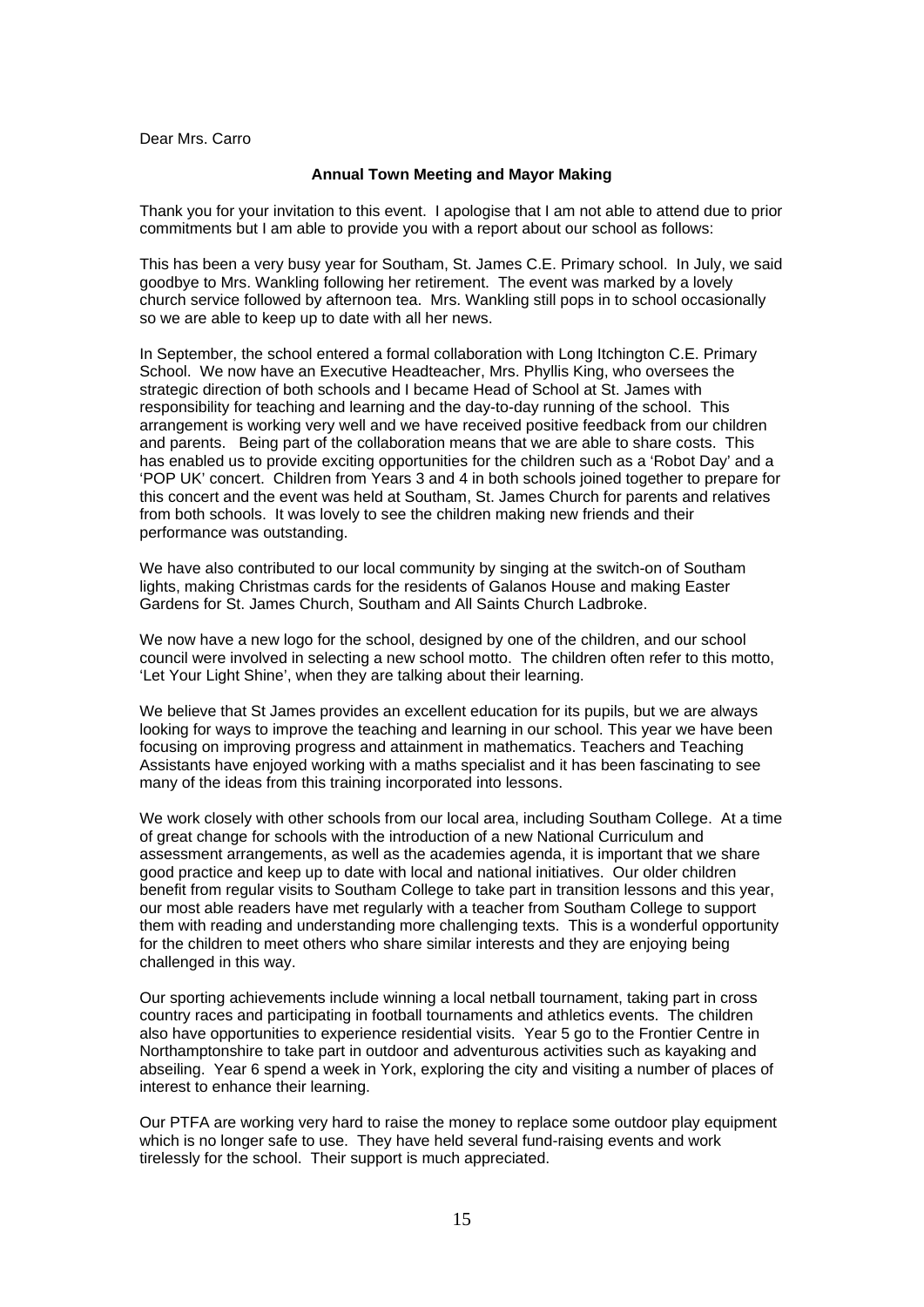Yours sincerely,

Kathy Palmizi **Executive State Control**<br>
Head of School **Phyllis King Phyllis King** 

Executive Headteacher



 $\overline{\phantom{a}}$ Road

President: Secretary: Treasurer: Treasurer: Brian Howard **Tony Lorimer** Dave Richards **Dave Richards** 14 Spire Bank 6 Rainsbrook Close 15 Mayfield

Southam Southam Southam Southam Southam CV47 1PB CV47 1GL CV47 0JX 01926 812797 01926 811710 01926 812611 tonylorimer@gmail.com

12<sup>th</sup> May 2016

#### **REPORT TO SOUTHAM TOWN COUNCIL ON SOUTHAM & DISTRICT LIONS CLUB ACTIVITIES 2015 – 2016.**

Membership of Southam Lions Club currently stands at 31 and we have had a full and rewarding year once again. Our turnover this last year has been just short of £18,600.00.

As most of you probably know all members pay their own fees to be members of the club and all our monies raised by events goes towards helping individuals, local causes, and charities. We also make donations to national and international appeals.

We have continued to support requests form senior local students who are fundraising to take part in international charity, humanitarian and educational events overseas

Our re-cycled furniture sales are held on the second Saturday every month but we have recently taken the decision to suspend the sales through the winter months, primarily due to weather conditions at this time of the year and to allow for our efforts with the Father Christmas sleigh through December. As well as making a nominal charge for furniture we have also made several charitable donations of furniture to deserving cases brought to our attention.

As I have already mentioned, one of our major annual efforts is the Father Christmas sleigh bringing Father Christmas and chocolate buttons to the children of Southam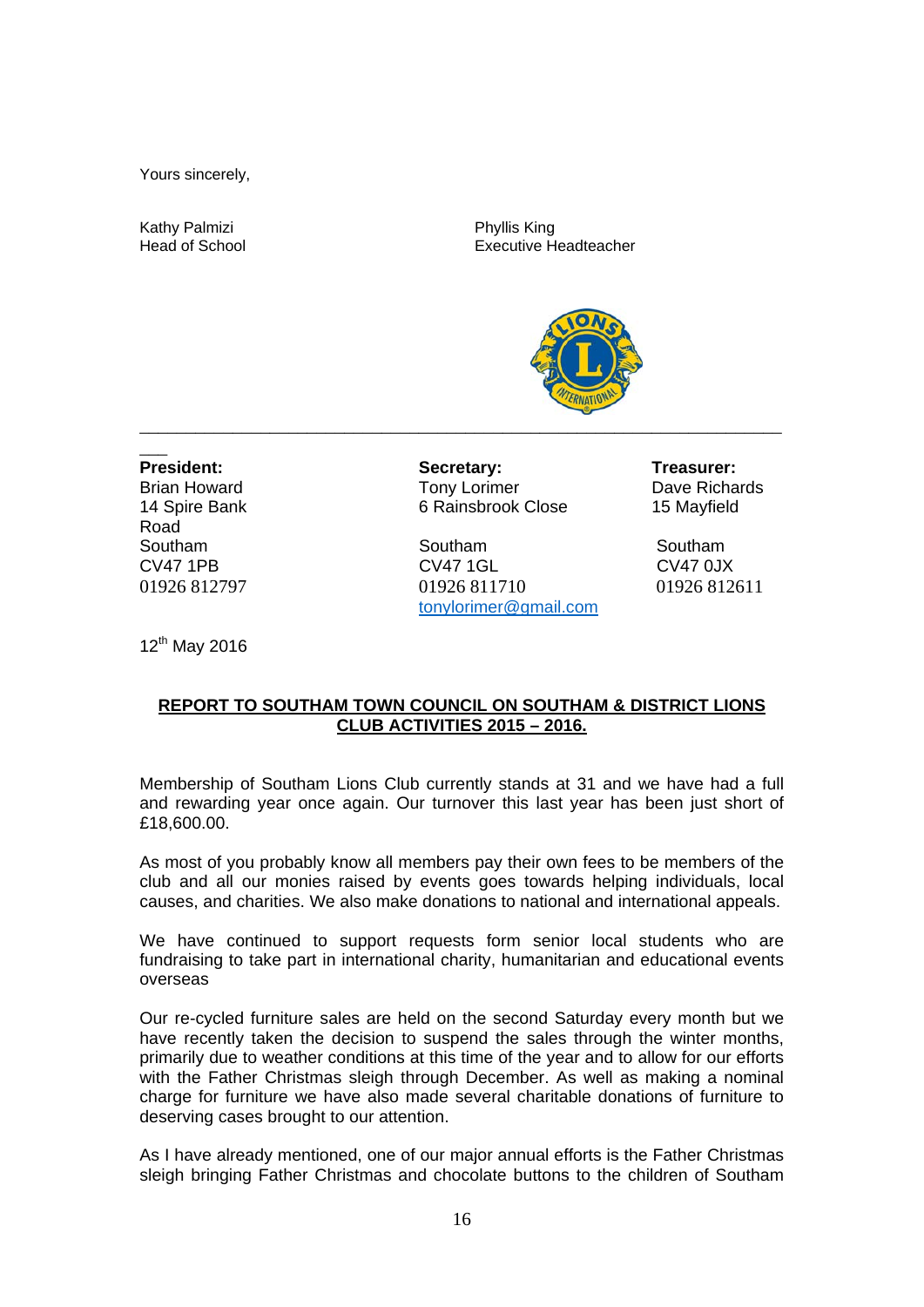and the surrounding villages over 16 evenings throughout December, and if you saw us last year, I hope you noticed that the sleigh has been extensively refurbished. We had our most successful year ever and donated £3,000 each to both the Juvenile Diabetes Fund and the Teenage Cancer Trust.

Our community cinema is held in the Graham Adams Centre most months and is appreciated in the local community, particularly by young families.

Following the success of previous children's Aquathons and adult Triathlons held in September we have added our first Spring Aquathon/Triathlon. This was held two weeks ago, and has also proved very successful. These have been supported not only by individuals from the local community but also by several Triathlon clubs as training events.

Our poetry competition was again held last year and planning is well advanced for this year's competition. We thank Southam Town Council for their support for this event.

We also held our Ken Graham Senior Citizens Party in September with an afternoon of entertainment at Southam College with high tea of sandwiches, tea & cake. Ironically half the lions would probably be eligible as guests.

Our other ongoing annual events include the May Day Fete, our Race Night, heavy involvement with the Town Carnival and assistance at the Christmas Lights Switchon and of course the Hog Roast held annually at the Mop Fair.

The Lions ladies not only support and help at our main events but also raise money in their own right, and this year they have again held a successful Quiz Night in February, a Christmas Hamper raffle, and a Tea and Cake stall at the May Day Fete. These have all been in support of the Ladies nominated charity – The Alzheimer's Society.

My year as President ends in June and we have all of our Club's officers elected for the coming year.

Brian Howard President Southam & District Lions Club

## Graham Adams Centre Report

It's been another challenging year for the Graham Adams Centre (GAC), but I am pleased (and relieved) to report that we end the year in a much better place than we started it!

We have been encouraged by the support we have received this year from the Congregational Church, the Congregational Federation (CF) and our local community. At the end of last year we received a grant from the CF, which has enabled us to focus on future development.

Following a well-attended AGM in July last year, 'Friends of the GAC' was established. The group has been generating ideas for new initiatives, helps with fundraising and organising events, and now regularly open the café on Saturday mornings and for events.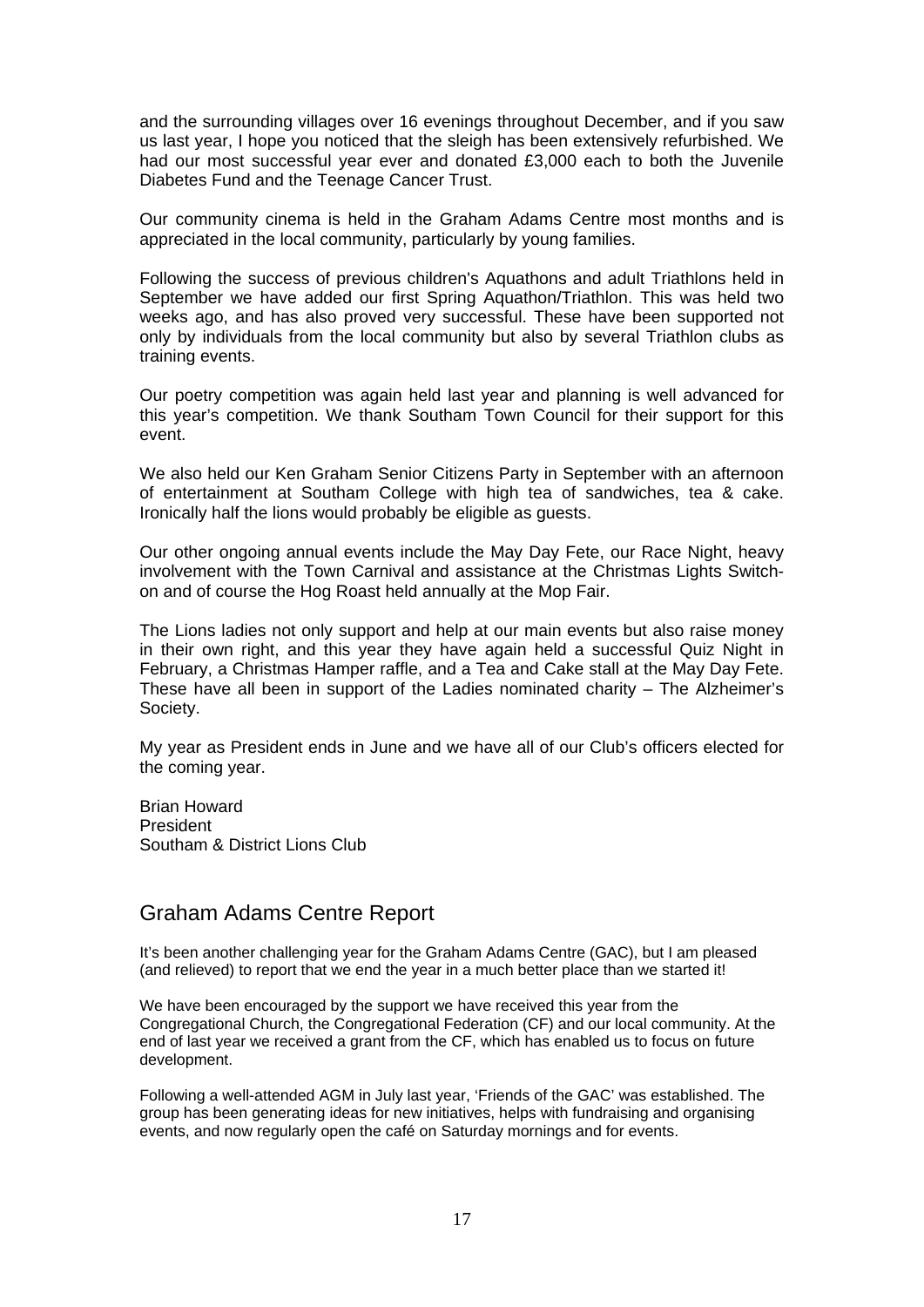For the first time last year we included a fundraising target in our budget, a necessary step to make ends meet, and were pleased to exceed it. We could not have done this without all those who volunteer at the Centre, and Southam Lions who have been a big support.

Towards the end of last year we had positive outcomes to some grant applications:

- We received some money to support 'Messy Meals' where children under 5 can come and cook something with their parents/carers – and then eat it! The first series of sessions was a huge success with up to 25 preschoolers cooking, learning about food and where it comes from, and enjoying the fruits of their labour. Our next series starts this month and is run entirely by volunteers.
- We received a County Councillor grant to run 'Vegetable Art Workshops' for primary aged children in February half term. These were really well attended and enjoyed by everyone. The Youth Club got involved with a film project. Following this we ran a one-day art workshop at Easter. There is a clear need for holiday activities for children.
- We received a 'Digital Inclusion Grant' which will enable us to offer opportunities for people to gain access to the Internet, computers and training. Lack of access to the Internet can often disadvantage people and we are looking forward to developing some exciting projects with this grant which will launch in September.

Southam Youth Club (for 10-13 year olds was re-launched last September with great success – we have a waiting list! Thank you to the Town Council for supporting the Youth Club in such a significant way. We are in the early stages of planning to open an additional session soon, although we have a real need for more volunteers to assist the youth leader.

One of the biggest worries hanging over us has been our roof and the potential claims and counter-claims relating to the repairs carried out in 2014, and the subsequent leaks. This matter has caused much stress for Directors and is still ongoing, but has recently moved forward and we hope to achieve a positive outcome in the near future.

We have welcomed two new Directors, including Councillor Barratt, who each bring valuable experiences, skills and ideas to the board. We would welcome more Directors, and volunteers in general to assist in the work and development of the GAC.

Our next community event is 'Growing Southam' on  $12<sup>th</sup>$  June from 2-5pm. Lots of local charities and groups will be exhibiting and there will be stalls selling local produce.

In its simplest terms, the mission of the GAC is to serve the community. This happens in so many ways, and many of the various individuals, activities and groups that use the GAC would struggle without it in Southam. In the past couple of years we have been focused on firefighting and keeping afloat financially. In 2016 our focus can move from 'maintenance' to 'mission' and we are excited about developing the work of the Centre to ensure we meet the needs of more local people.

Sally Forgan, Chair

#### Town Mayor and Councillors

The fosse food bank has been open in Southam for nearly two years, in that time there has been 127 vouchers issued for emergency food, servicing approximately 200 adults and 45 children

I am the co-ordinator, of the foodbank, we have 14 volunteers who help with the issuing of the food parcels, and sign posting. We also take food over from the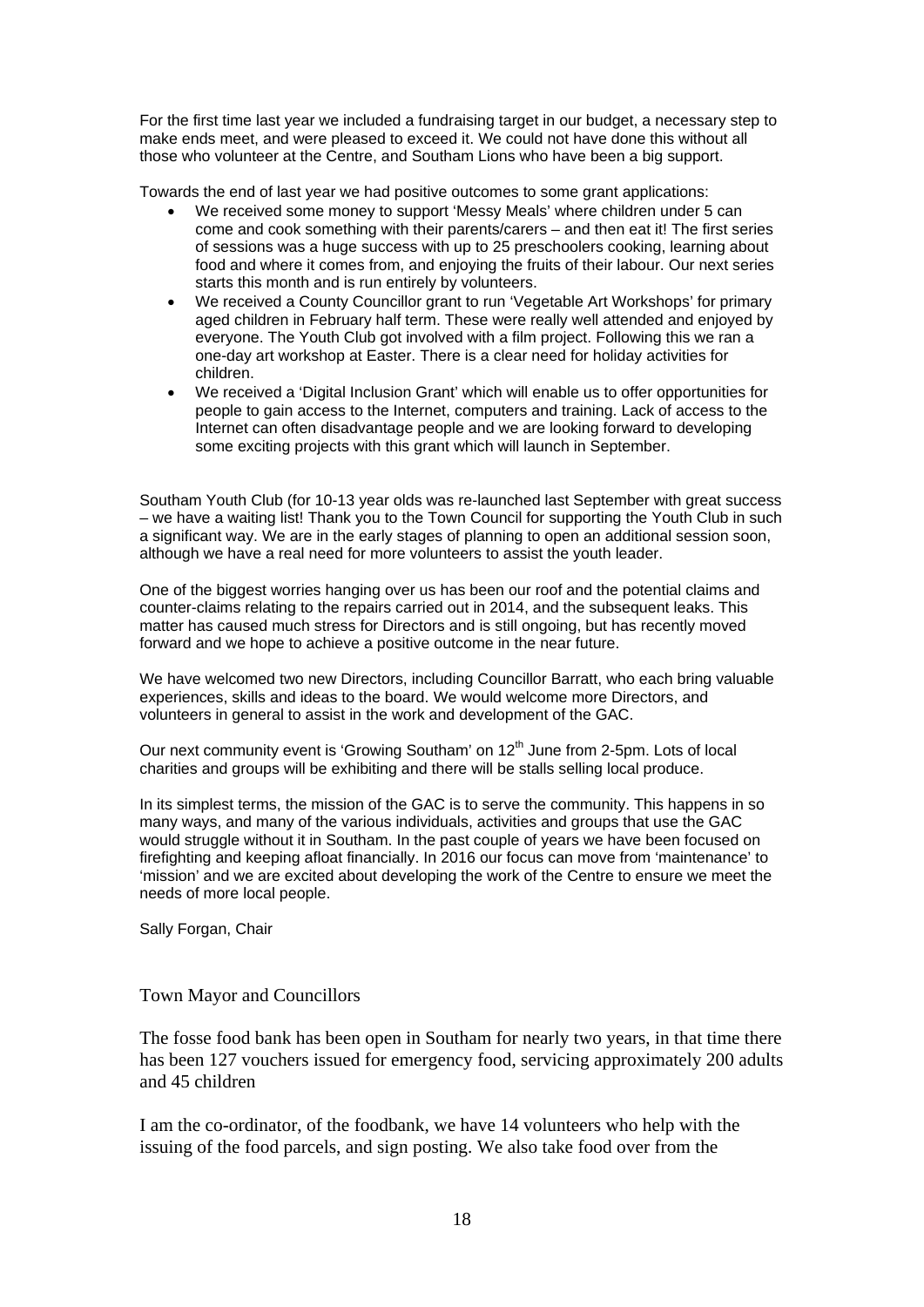donation box which is situated in Tesco's to the ware house in Kineton this is done on a rota basis, where the food is weighed, dated and check.

We are opened on a Monday at the Graham Adams Centre from 11.00 am until 13.00hrs; we also deliver emergency food parcels outside these hours.

Fosse food bank provides emergency food and support to local people in crisis, the food bank is part of the Trussell Trust's UK wide network.

Today in Southam and the surrounding area there are families struggling to put food on the table. For people on a low income a sudden crisis, redundancy, benefit delay or even an unexpected bill can mean going hungry.



Southam Twinning Association Southam and Mæolles-en-Hurepoix Formed 1992



#### TWINNNG ASSOCIATION ANNUAL REPORT

Southam Twinning Association has been going since 1992 when we signed the charter with our partners, Marolles-en-Hurepoix near Paris. Since then we have visited each other in alternate years and made some very good friends there. We have about 20 active members in Southam and District, and are completely self-financing, so in addition to activities with our French friends we hold fund-raising events among ourselves. This year we have organized a barbecue, a social evening, a quiz and a tombola at the visiting French market in Southam. We are always trying to attract new interest, as many of us are founder members and our average age is rising!

This year's exchange starts tomorrow when we will meet our visitors at Birmingham Airport. On Saturday we have arranged a day trip to Leicester where we will visit the Richard 1 1 1 Exhibition, the Cathedral and the Guildhall. On Sunday the host

families will entertain their visitors as they choose and in the evening we will all have a farewell meal together before the departure for France on Monday.

Anyone interested in joining our association can find more information on our website or contact any of our members.

## **Southam Melody Makers Annual report 2016**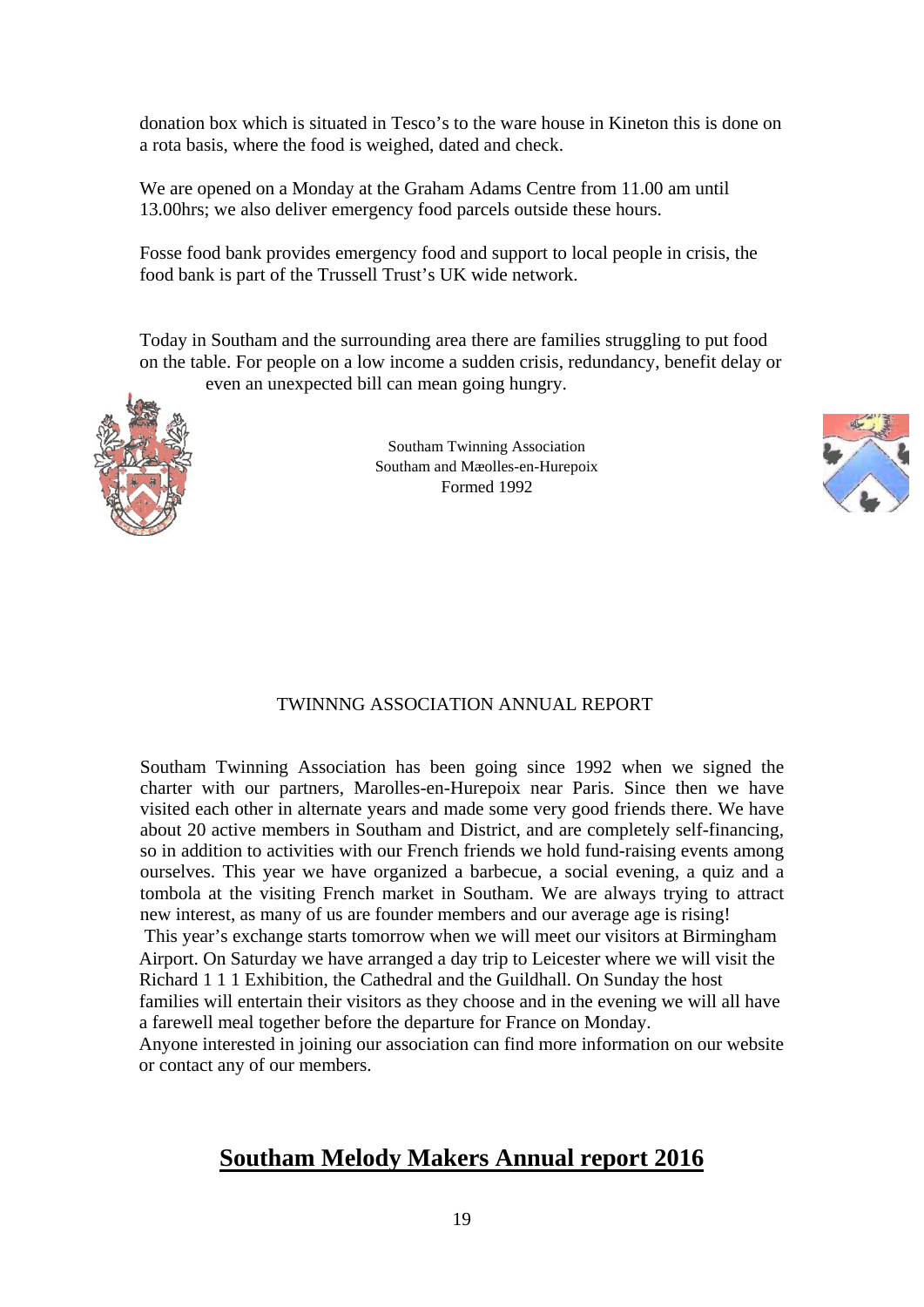We are a ladies choir with an increased number from last year. There are now 33 members and we began our choir year by singing at a wedding at Warwick House and shortly after that completed our  $5^{th}$  year.

As well as the serious side of learning music for our varied commitments, we also have lots of social events; we took part in the Carnival procession, went on a theatre trip to Northampton and we dine out!

We sang and entertained the Darby and Joan club and some of our members took part in the Swimathon in Warwick in aid of the Soroptomists.

In September we sang in Stockton Church and combined with the local ladies Ukelele group and in October joined with the RNA mens choir, for a concert Warwick We took part in the Advent carol service at St. James Church here in Southam and at the Primary School Christmas Fair we sang until we couldn't be heard any more, once the sugar kicked in!!

At Christmas time we headed for the Newbold Comyn Arms in aid of Zoe's place, Heathcote Hospital, and Tesco's in Southam, raising money for Diabetes UK, the British Heart Foundation, and Music and the Deaf.

Our most recent event last week was at Wood Street Church where in celebrating the Queen's 90<sup>th</sup> Year with a concert of British music, we raised another huge amount for charity.

#### REPORT FROM ROTARY CLUB OF SOUTHAM

Southam Rotary Club has a membership of 15 and meets every Tuesday lunchtime at the Fox and Hen. We meet to enjoy each other's company, raise money for Rotary charities by having local events and social activities and listen to excellent speakers. The speakers are normally from National and Local charities. Our main charities we support this year are SSAFA and Acorns Childrens Hospice.

Locally we have run the Tree of Light at Christmas in Southam for fifteen years and the proceeds of some E 20,000 have gone to Acorn Childrens Hospice. We have organized coffee mornings in Harbury, a whist Drive and quiz for the local area. We are active with our sister club Southam 2000 and with Southam college running Rotary youth competitions including Young Chef and Young

Photographer of the Year. Unfortunately, there was no take up from the College for the Young Musician and indeed little take up from any school in a wider area. We have given to 8 charities this year and our club enjoys meetings and activities and we would welcome new members.

Contact details are on local web sites and in local free papers.

1st May 2016 Ed Mulley President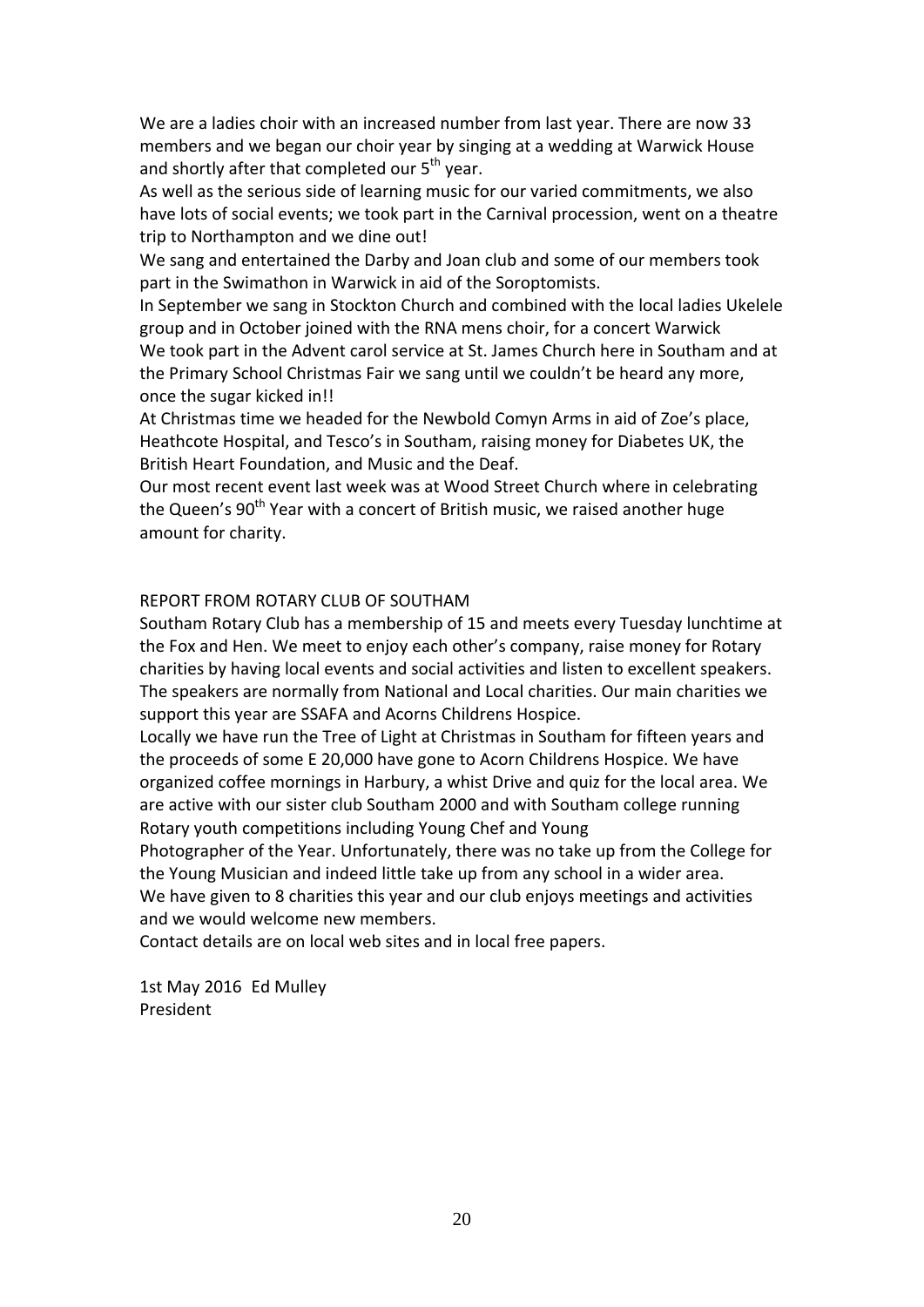#### **MINUTES OF THE ANNUAL MEETING HELD AT THE GRANGE HALL, COVENTRY ROAD, SOUTHAM ON THURSDAY, 12th MAY 2016**

**Present:** The Mayor Cllr J Ward - In the Chair Councillors G Oubridge, S Exton, M Panton, L Ellard, G Barratt, M Brooks, G Foster, M Connors. M Gaffney MBE TD, P Jenkins, K Geddes

## **In Attendance:**

- **1. SUSPENSION OF STANDING ORDERS RESOLVED: That Standing Orders are suspended to allow the election of Mayor and to consider planning applications**
- **2. ELECTION OF TOWN MAYOR** It was moved by Cllr G Oubridge and seconded by Cllr G Barratt and unanimously **RESOLVED: That Cllr M Brooks be elected Town Mayor of Southam for the year 2016/2017**<br> **3. TOWN MAYOR'S ACCEPTANCE OF OFFICE**

## **3. TOWN MAYOR'S ACCEPTANCE OF OFFICE**

The Town Mayor made the Statutory Declaration of Acceptance of Office and took the Chair. He was invested with the Chain of Office by the former Mayor and he thanked his fellow councillors. Cllr Brooks announced that his charities for the forthcoming year would be the Myton Hospice and Warwickshire and Northamptonshire Air Ambulance.

 The past Mayor, Cllr Jason Ward thanked his Mayoress, Fellow Councillors and the Town Clerk, Deputy Clerk and Grange Hall Administrator for all their hard work during his mayoral year and announced that funds raised during his year would be given to the Multiple Sclerosis Society.

## **4. APPOINTMENT OF DEPUTY TOWN MAYOR**

 Cllr K Geddes proposed Cllr L Ellard, seconded by Cllr G Foster and approved unanimously.

#### **RESOLVED:**

## **That Cllr Lee Ellard be appointed Deputy Town Mayor of Southam for the year 2016/2017**

 The Mayor invested the new Deputy Mayor with the Jewel of Office. The new Deputy Mayor expressed her thanks.

## **5. APOLOGIES FOR ABSENCE**

 District Cllr A Crump PC J Cramp

## **6. MINUTES OF THE PREVIOUS MEETING RESOLVED:**

 **That the Minutes of the meeting held on 28th April 2016, having previously been circulated be confirmed and signed by the Town Mayor.** 

## **7. APPLICATIONS FOR PLANNING PERMISSION**

Council considered the applications for planning permission detailed